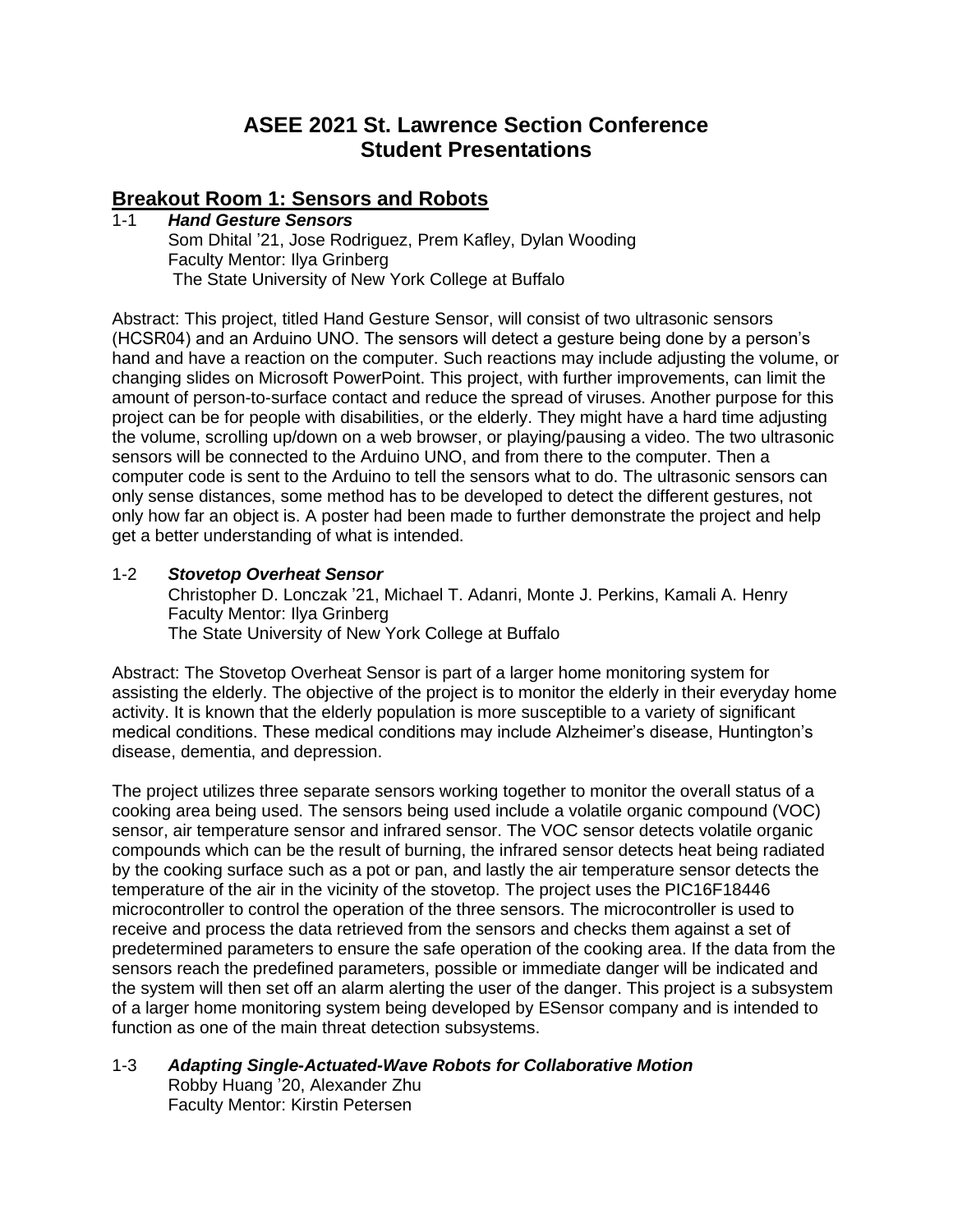#### Cornell University

Abstract: Instead of focusing on robots with advanced intelligence and computation ability, the Collective Embodied Intelligence Lab develops robots that achieve complex behaviors through physical implementation and cooperation. Inspired by the snake-like procession of swarms of Fungus Gnat Larvae, we aimed to build several Single-Actuated-Wave (SAW) robots, then design and explore the collaborative motion as a result of their physical interactions. The darkwinged fungus gnat larvae can achieve 1.5 times the speed of an individual larva through similar collaboration. By mimicking their behavior, we can theoretically enhance the maximum velocity and decrease the vulnerability of an individual SAW-robot. Meanwhile, we are also designing and building variants of the robot that includes features such as turning and gripping. Currently, we are still at the prototype stage. Weekly, we pursue the rapid design cycle of analyzing, prototyping, testing, and back to analyzing. Most of the data we collected right now is video footage during testing. We analyze the pose and movement of the robot under various conditions. Over the past one and a half-semester, we have designed and improved our robot so that we now have a Single-Actuated-Wave robot that can move both forward and backward and can maintain its speed with PID control while detecting distance in the front with TOF sensor. We have compressed the form factor, weight, fabrication ease, and robustness and started to investigate turning motion by a movable helix design or a double helix design. This is a collaborative project between mechanical and electrical engineering.

#### 1-4 *Attempts at Measuring the Center of Galaxy Magnetar PSR J1745-2900* Pedro F. Guicardi '22 Faculty Mentor: Michael Niemack

Cornell University

Abstract: Magnetars are rapidly rotating and highly magnetized neutron stars, which are thought to be responsible for many types of signals in Observational Cosmology. Here, I attempt to observe the magnetar at the center of the Milky Way in the microwave wavelength using theoretical models to aid our search with the Atacama Cosmology Telescope (ATC). After our first attempts at observing the pulsar failed, I formulated a theoretical model by simulating the rapidly rotating neutron star in Python using many instruments from Linear Algebra, Complex Analysis, Differential Equations, General Relativity and Electrodynamics. We used former data to determine simulation parameters, and then optimized the time-domain analysis of the magnetar using the simulated data sets. My algorithm involved a series of data manipulations, including common mode removal, high pass filter, running mean removal, frequency bin zapping, and periodical stacking of data time streams. I am still updating the search algorithm, but our hope is that it will be able to successfully observe magnetar PSR J1745-2900 within the end of this semester.

# 1-5 *Computer On-board Scientific Mobile Observatory System (COSMOS)*

Tek Powdyel '21, Daniel Sakona, Madison Skinner, Aseel Shaibi Faculty Mentor: Ilya Grinberg The State University of New York College at Buffalo

Abstract: The COSMOS (Computer On-board Scientific Mobile Observatory System) project is a small-scale robot system of the Mars Rover used for the University Mars Rover Competition. This competition is the world's premier robotics competition for college students challenging student teams to design and build the next generation of Mars rovers that will one day work alongside astronauts exploring the Red Planet. Our team of 2020-2021 designed and built a rover platform prototype. The NI Multisim 14.2 was utilized to simulate the Speed Controller and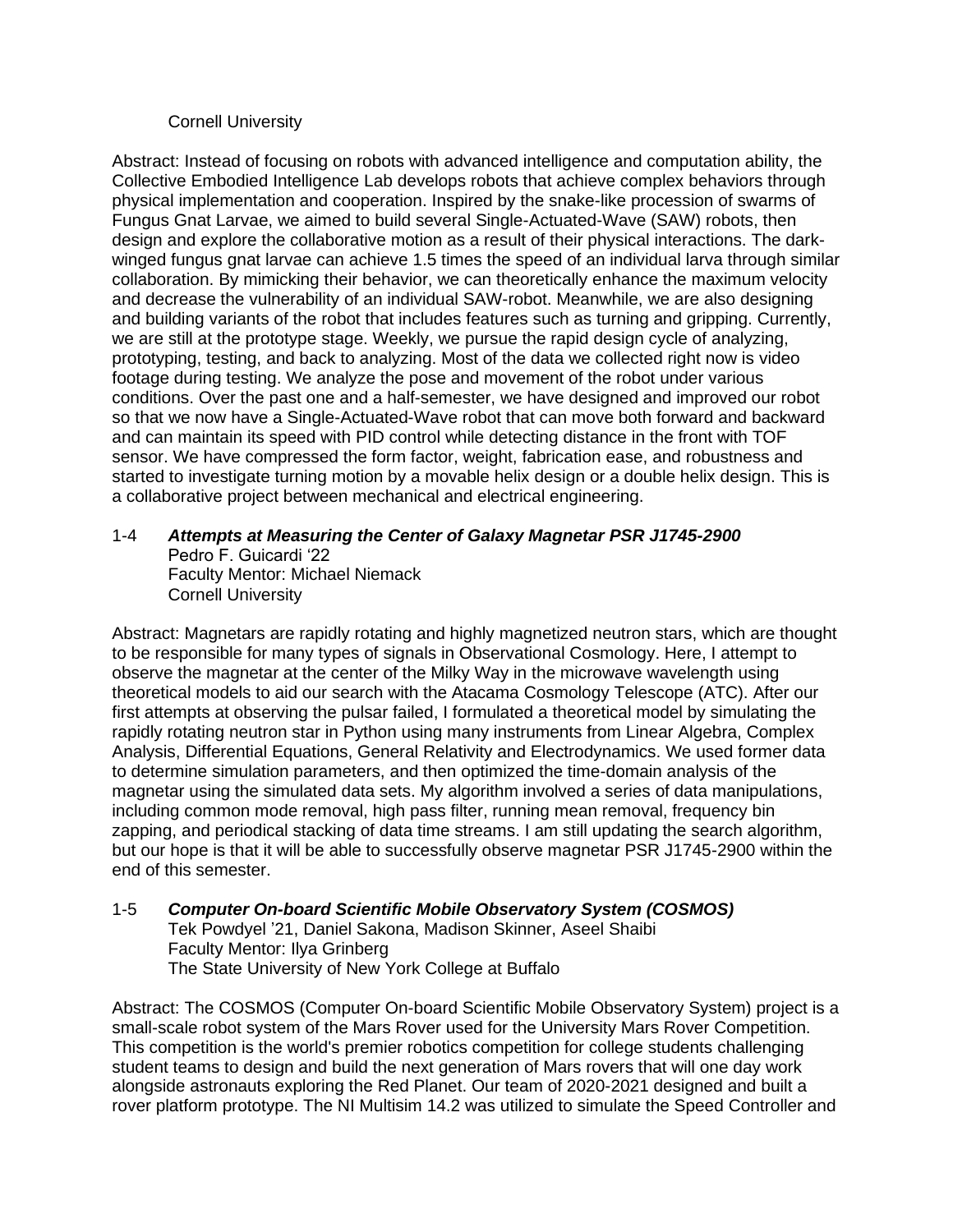Joystick Subsystems as an initial step. Data recorded from instruments measurements include percent duty cycle, rise time, voltage, and current requirements for each component and entire robot system. Utilizing research of scholarly literature and technical documentation, the team designed the robot to be capable of maintaining constant velocity, turning all six wheels in the forward, backward, left, and right directions with user-controlled joysticks, with capabilities to handle severe temperatures. Based on voltage/current requirements, the robot system is set to operate at 12 Volts DC with a capacity of 2 Amp-hour. Subsystems designed by each team member (joystick-controller, motor-driver, power distribution, and parts installations) are combined as one system and are tested out.

# **Breakout Room 2: Materials**

#### 2-1 *Dynamic Bond Approach to Improving Resin Transfer Molding Composites* Shreyasvi Gowda '22 Faculty Mentor: Meredith Silberstein Cornell University

Abstract: The growing use of composites in engineering applications has led to the need to produce parts with more complex geometries. Resin Transfer Molding (RTM), a closed-mold composites manufacturing process, is ideal for such purposes. However, the variety of geometries that can be produced using this technique creates challenges to optimizing the process. This research seeks to identify parameters of high-performance in RTM resins to facilitate the development of such resins to produce optimal parts through RTM without having to consider the part's geometry. To do this, it was necessary to identify shear-thinning as a category of resin behavior that could improve the RTM process. Then, a suitable model for this behavior was identified so that its parameters could be manipulated in Ansys FLUENT simulations of the RTM infusion process. In these simulations, the effect on fill time to measure process optimization was studied. The results revealed methods to reduce the time required for resin infusion, and thus achieve greater time efficiency of the process, by choosing resins with particular parameters. The implication of these findings is that RTM manufacturers could save time and resources by avoiding the need to optimize RTM tooling setups for each geometry. Instead, RTM manufacturers would be able to choose resins that allow them to manufacture parts efficiently, regardless of the geometry. Another implication is that RTM manufacturers would be able to identify how resins with varied properties respond differently to the same change in operational parameters, such as the pressure differential applied for manufacturing.

#### 2-2 *Simulating the self-assembly of zincblende nanoclusters* Yifan Wang '23 Faculty Mentor: Julia Dshemuchadse Cornell University

Abstract: Material properties can be separated into two parts: the surface properties and the bulk properties. Most atoms of a nanostructured material are at or close to the surface, which in turn means that the overall materials properties are dominated by surface effects. Thus, it is important to understand the surface properties of these materials. This project is a continuation of a past project. It extends the study of one-component systems to two-component (binary) systems. To understand how these systems form, the condensation and crystallization processes of different-sized zincblende nanoclusters (binary) were analyzed and studied via molecular dynamics simulations. The results were also compared to the results of onecomponent nanoclusters. The data differed substantially in their behavior: where the onecomponent systems produced a clear crossover number between nanoclusters that did or did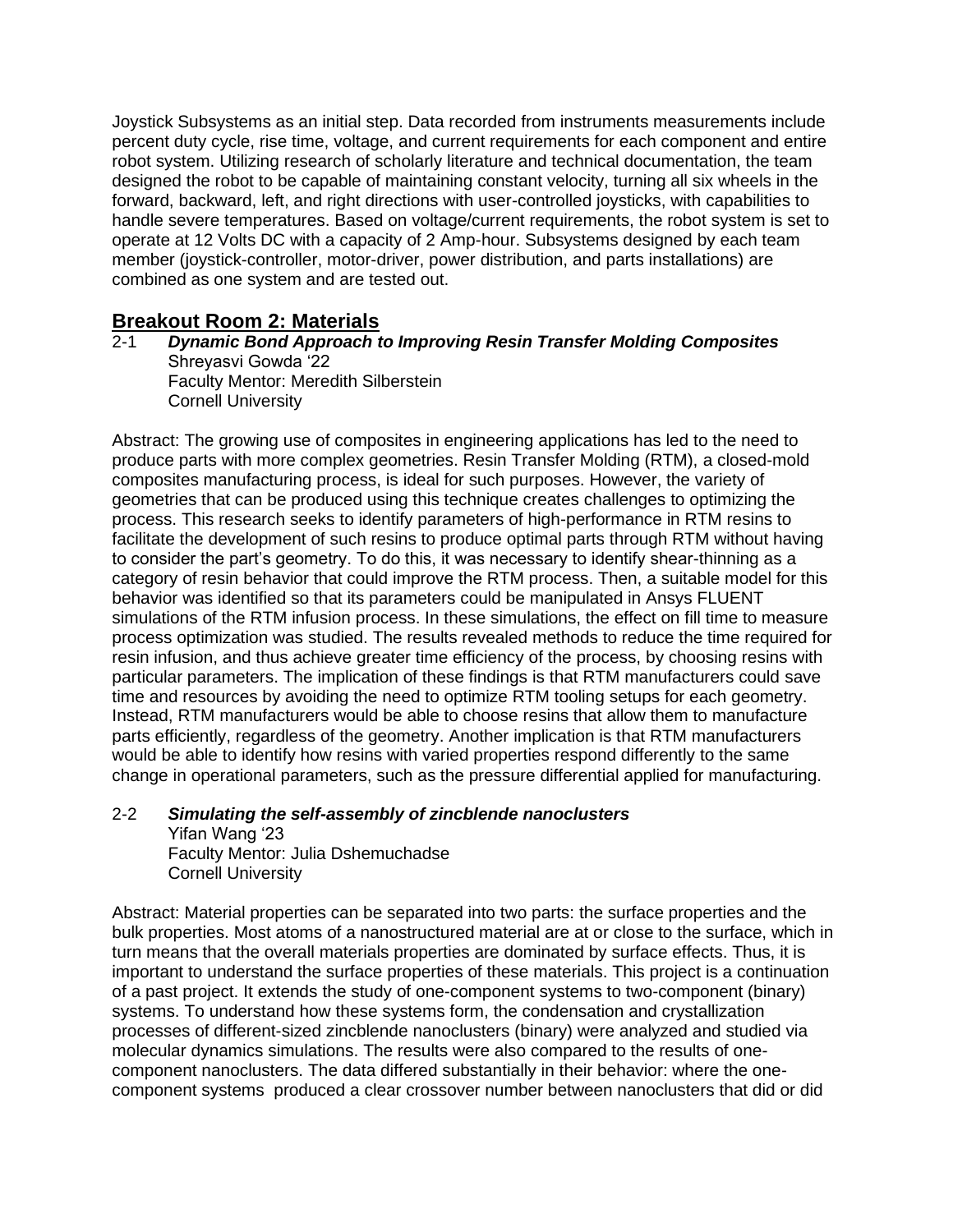not form diamond-like assemblies, the two-component systems formed zincblende-type structures at all sizes.

2-3 *Self-assembly of a Minimalistic Metal-organic Framework Model* Claire E. Frank '21, Maya Martirossyan, Julia Dshemuchadse Faculty Mentor: Julia Dshemuchadse Cornell University

Abstract: Metal-organic frameworks (MOFs) form a versatile material class with many applications, and defect-engineered MOFs in particular are capable of displaying a range of tunable properties controlled by the type and concentration of the defects that are introduced. Computational modeling has previously been used to explore a broad range of MOF structures, but these models have limited practical applications as they are restricted to particular chemical compositions. For greater generalizability, a minimalistic molecular dynamics model representing MOFs as assemblies of plus-shaped linkers and spherical nodes has been created using HOOMD-blue, and the potential energy landscape has been tuned to create selfassembling small crystals of square-lattice MOFs. Defective linkers with tunable concentrations and degrees of geometric mismatch in the linker angle (i.e., departure of the linker angle from 90°) have also been introduced and shown to self-assemble. Current work focuses on increasing crystal size to allow bulk analysis of the crystals' structural order and assessing the amount and type of defective linkers that the MOF structure can support as dopants without destabilizing the crystal structure. The results of this analysis will predict the geometrical robustness of defect-engineered MOFs, enabling the design of a wider variety of multifunctional MOFs with tunable properties and the high levels of structural order required to maintain their functionality.

# 2-4 *Computational Modeling of Binary Crystal Growth*

Joy L. Hendrix '22, Julia Dshemuchadse Faculty Mentor: Julia Dshemuchadse Cornell University

Abstract: Computational modeling of crystal systems using molecular dynamics simulations is useful for understanding the mechanisms of crystal formation. Two binary crystal systems were studied to gain insight into their crystal growth mechanisms: cF8-ZnS (zinc blende) and cF56- Al2MgO4 (spinel). We simulated the self-assembly of these structures with molecular dynamics in binary systems of particles that interact via isotropic pair potentials. We applied both principal component analysis (a machine learning process used to identify the phases of certain particles) and bond angle analysis to quantify the different growth stages and trajectories of zinc blende and spinel crystals. We will discuss the intersection of the results from both of these techniques to understand the particle attachment and the local structural motifs during assembly.

## 2-5 *Polystyrene-grafted silica hairy nanoparticles: aqueous synthesis and film characterization*

Florian Kafer, Allen Schantz, Nicholas Diaco '21, Richard A. Vaia, Christopher K. Ober Faculty Mentor: Christopher K. Ober Cornell University

Abstract: Hairy nanoparticles (HNPs) consist of inorganic cores with tethered polymer shells. HNPs benefit from the opto-mechanical properties of inorganic nanoparticles and the facile processability of polymers, while resisting the aggregation and agglomeration inherent to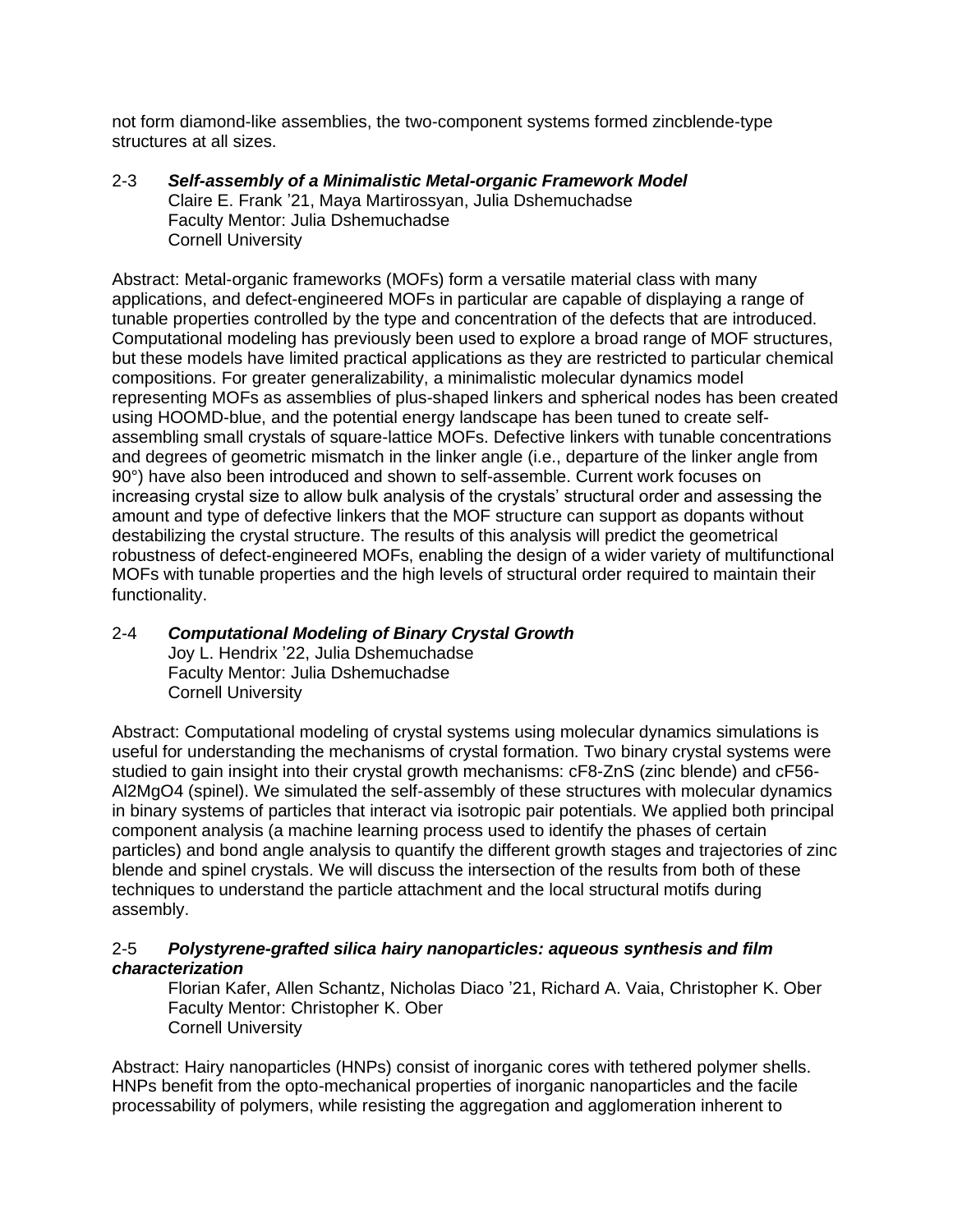traditional nanocomposite blends. A previous report showed that ATRP with activators regenerated by electron transfer (ARGET-ATRP) in an aqueous emulsion could be used in conjunction with a halide salt and a nonionic surfactant to synthesize poly(methyl methacrylate) (PMMA)-shell HNPs. The present work extends this emulsion polymerization technique to synthesize polystyrene (PS)-shell HNPs with 25 nm-diameter silica cores. By varying the monomer addition rate, HNPs with a wide range of resultant polymer grafting densities and shell thicknesses were obtained. Furthermore, these HNPs were shown to form mechanically robust films with high inorganic loading content (40% to 60% inorganic volume fraction), demonstrating the potential of this green synthetic technique to produce HNPs for a wide range of applications.

# **Breakout Room 3: Biomedical Engineering**

## 3-1 *Controlling muscle stem cell and endothelial cell communication through engineering biomimetic systems*

Ben D. Cosgrove, Emily Laurilliard, Raina Kikani '23 Faculty Mentor: Ben D. Cosgrove Cornell University

Abstract: Since muscle is highly vascularized, muscle stem cells (MuSCs) reside in close proximity to endothelial cells (ECs), so it is reasonable to conclude that there are important communication factors being exchanged between the two cell types. The goal of this project is to identify and examine the receptor-ligand interactions between muscle stem cells and endothelial cells that influence muscle regeneration. An existing single-cell-RNA sequencing dataset was analyzed to identify potential communication factors. Then, a novel co-culture method was optimized using microcontact printing. Microcontact printing generates adhesion patterns with specific distances between cell types through cell-adhesive "islands" which can lead to better insights into the role of proximity in MuSC-EC communication. The current results include successful EC adherence to printed BSA and fibronectin recorded through fluorescence microscopy images. Currently, ELISA assays and immunostaining are being conducted to see how the levels of EC secreted factors change as spatial distancing changes. Finally, by immunostaining for Ki67, a cell proliferation marker, as well as Pax7 and MyoD, which are markers of undifferentiated and committed MuSCs respectively, a map of communication and differentiation with respect to proximity will be created. These experiments will identify critical components for a novel muscle repair therapy, which involves MuSC and ECs co-encapsulated in a biomaterial with the identified communication factors. It is critical to understand the spatial organization of the two cell types and the identified communication factors to promote better muscle stem cell engraftment. The therapy has exciting applications including treatments for Duchenne's Muscular Dystrophy and sarcopenia.

## 3-2 *Exploring correlations between student scores on the PSVT:R and their motivations to complete it*

Jennifer L. Bailey, Pujan Y. Thaker '20 Faculty Mentor: Jennifer L. Bailey Embry-Riddle Aeronautical University

Abstract: Spatial Visualizations skills are important for engineering students and are linked to increased retention rates and higher performance in calculus courses1. At RIT, freshman biomedical engineering students are required to take BIME 181, Introduction to Biomedical Engineering. This course underwent a restructuring in 2017, to include Spatial Visualization topics into the curriculum. To assess their SV skills, students took the PSVT:R (Purdue Spatial Visualization Test: Rotations), at the beginning and end of the course. In the pilot year, the course restructuring proved to be successful2. SV topics were taught twice to the 2017 cohort.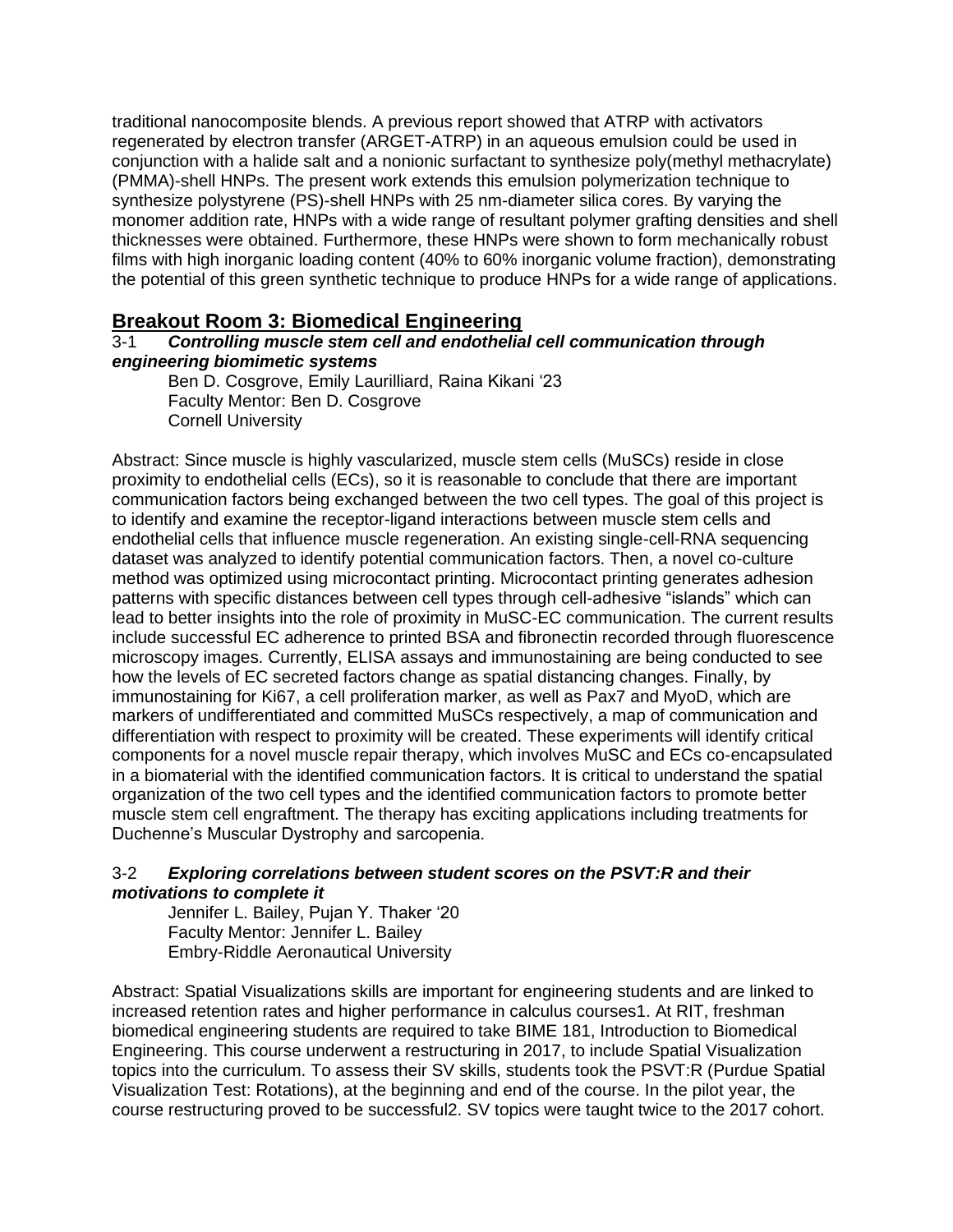The average course score on the pretest was 21.295 and based on a t-test, the score statistically increased to 25.114 on the post-test, which was a learning gain of 0.45. However, in 2019, the cohort was split into two groups. One group was exposed to SV topics twice in the course, as done in 2017, and the other group was exposed to the topics only once. Unlike 2017, neither groups had statistically significant increases in their pre- to post scores. A t-test was performed to determine that the Fall 2017 and Fall 2019 cohorts started on the same level. For the Fall 2017 and Fall 2019 semesters, the instructor was the same and the method of instruction was similar, which has pointed to observing student motivations for completing the PSVT:R in order to make any comparisons. The pedagogical differences between the each year impacted the weight of the PSVT:R score on the student's final grade. In 2017, the PSVT:R score impacted a small percentage of the course final average. However, in 2019 the PSVT:R score only counted towards a participation grade. This may suggest that student's had more motivation to perform well on the PSVT:R in 2017. Fall 2018 and Fall 2020 semesters had been impacted by unforeseen circumstances and as a result, data is still being reviewed and will be discussed in the future.

#### 3-3 *Proteomics-Based Comparative Mapping of Regenerative Tendon Cell-Derived Secretomes Under Static and Dynamic Culture*

Author 1: Ethan J. Liu '21, Jason C. Marvin, Nelly Andarawis-Puri Faculty Mentor: Nelly Andarawis-Puri Cornell University

Abstract: Tendon injuries typically heal by forming scar tissue, which are mechanically and biologically inferior to uninjured tissue. To mitigate that, a promising area of research is the Murphy Roth's Large (MRL) mouse, which possesses tendons capable of regenerative healing without scar formation. Previous work has shown utilizing the extracellular matrix (ECM) of MRL mouse tendons the healing of canonical healing tendon cells can be improved. ECM does not fully capture the biological environment, so the goal of this study was to characterize the growth factor environment by using a quantitative proteomics analysis of conditioned media. The conditioned media was harvested from MRL and canonical healing (B6) cells cultured under loaded and static conditions. We hypothesized that MRL and B6 cells would have differentially expressed secretomes under both loaded and static conditions, and the two loading conditions would have comparable differential expression. Performing functional analysis on the proteins, we compiled an overview of the differential expression of all consistently expressed proteins and their related biological pathways and processes. We looked at both the number of proteins involved in relevant biological pathways, such as inflammation and ECM organization, and for each pathway we analyzed the differential expression of involved proteins. This analysis directs future experiments to areas of interest to help elucidate the drivers for the regenerative healing of MRL mice.

# 3-4 *Leveraging subspace of mtDNA and miRNA as a biomarker for ME/CFS*

Jianan Li '22 Faculty Mentor: Zhenglong Gu Cornell University

Abstract: This project is to explore the information behind the circulating RNA molecules in human mitochondria for a particular chronic disease: ME/CFS (Myalgic encephalomyelitis/chronic fatigue syndrome). While the mitochondrial transcriptome is not as well as the nuclear transcriptome, it still plays a very crucial role in regulating metabolism and disease control. The mitochondrial circulating RNA is another name for the mitochondrial noncoding RNA (ncRNA), which is the subset of the mitochondrial transcripts that are not turned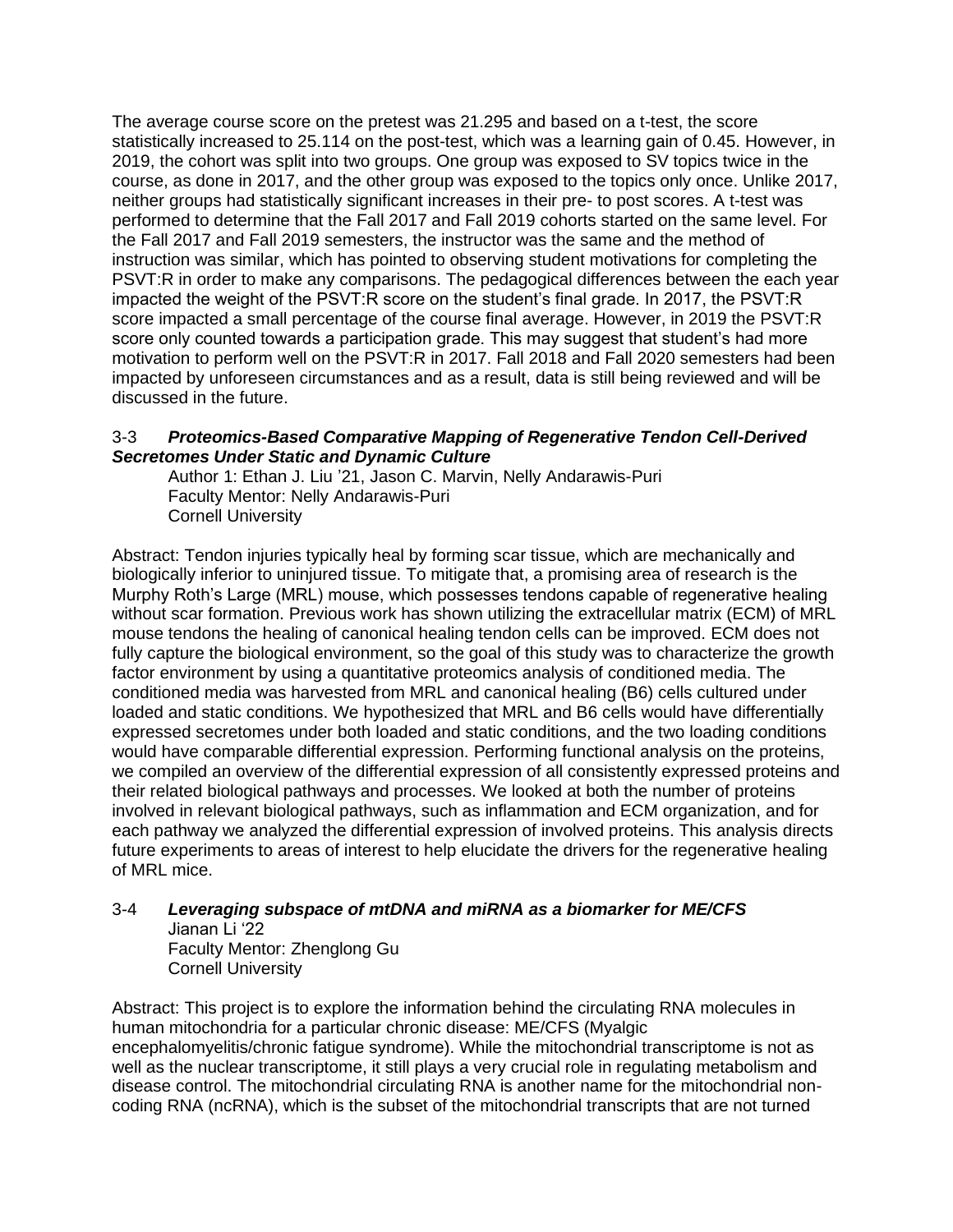into proteins. The current RNA-sequencing field can only provide good information about nuclear ncRNA, probably due to the sample preparation process having limited access to the materials within the mitochondria. Furthermore, as a 2018 paper (Mitochondrial double-stranded RNA triggers antiviral signaling in humans) showed, mitochondria have mechanisms that limit the transmission of ncRNA, making their detection.

## 3-5 *Computational Optimization of 3D Printing Complex Morphology*

Parker D. Dean '22 Faculty Mentor: Jonathan Butcher Cornell University

Abstract: While 3D Bioprinting now exists at the commercial level, its possibilities are still significantly limited by print height. Light-based printing suffers from heterogeneous crosslinking throughout prints due to the translucency of most bio-inks, making most tall and complex prints unfeasible. This report describes an important step in a proposed solution to this problem, where the transmissivity function of the bio-ink is used to pre-determine exposure time intervals algorithmically to achieve near homogeneous print results. Here we show our progress with computational light simulation (ANSYS Speos) in our efforts to simulate the exposure process, and use data from simulations to improve the time interval algorithm. We present irradiance contours from a single seven-layer simulation, using absorbance values, material properties, and UV source properties similar to our lab's own bioprinting setup. Contours showed a pattern of a decreasing amount of light reaching each consecutive layer, with a diminishing change in the portion of light transmitting matching the diminishing change in absorbance coefficient by layer. As absorbance coefficients approached 0.78, the proportion of transmitted intensity approached just below 0.1. These results are consistent with our predictions, implying that the ANSYS Speos simulation platform is capable of producing relevant results once the full simulation process is developed. In the future, we plan to better approximate material surface properties to produce more accurate results, and incorporate this simulation process into another ANSYS product called OptiSLang, allowing for optimization of certain parameters to even further streamline the improvement of our algorithm. Eventually, we aim to validate our algorithm with real bioprints and test its efficacy at homogeneity improvements.

# **Breakout Room 4: Civil Engineering**

4-1 *Visualizing Large-Scale Ride-Sharing Data* Doreen Gui '21 Faculty Mentor: Samitha Samaranayake Cornell University

Abstract: Ride-sharing services provide an efficient and sustainable option of mobility, and many studies have focused on improving the mathematical models and algorithms to better match the riders with the vehicles. However, due to the sophisticated models and large datasets, it is sometimes challenging to evaluate the system purely based on calculations. And data visualization provides an accessible way to see and interpret the patterns in the data. It also allows researchers and engineers to communicate to a broader audience to facilitate collaboration and assist informed decision making.

This project aims to implement a code library that can visualize the fleet of vehicles on an interactive map and help analyze the performance of the system. Based on the sample input data from Professor Samitha Samaranayake's research group, we have implemented scripts that interpolate the vehicle paths, calculate performance parameters, and generate an animation on a web-based application. As we plan to release the scripts as a package by the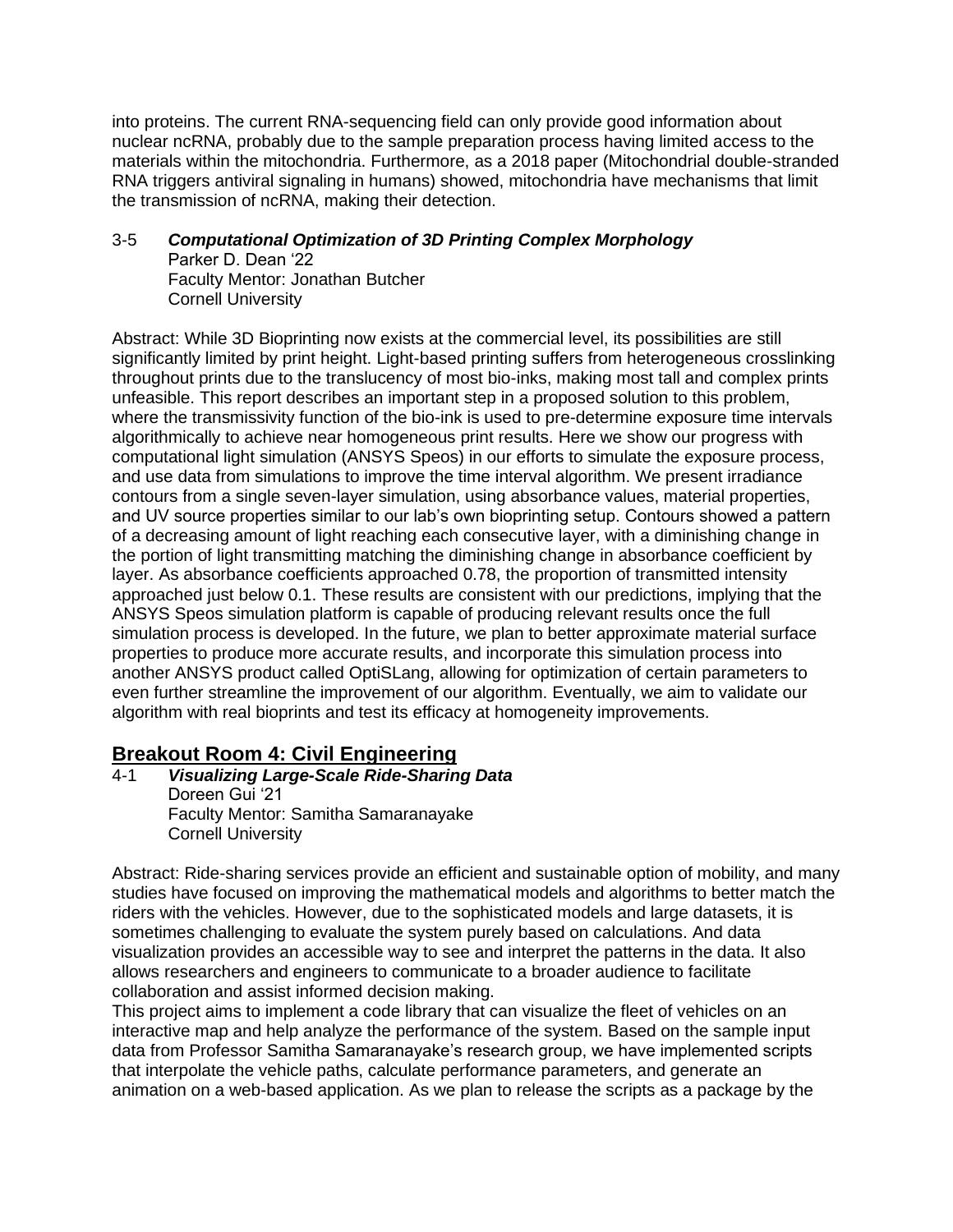end of this semester, we are currently working on a configuration file editor that helps users set up the application for their own simulation.

## 4-2 *3D Printing of Fiber-Reinforced Concrete Using a Magnetic Approach* Misha Dimmick '21 Faculty Mentor: Sriramya Nair

Cornell University Abstract: Autonomously constructed concrete is a valuable industry to explore with payoffs including, but not limited to, increased worker safety, increased labor efficiency, and the reduction of material waste. COVID-19 makes automation an even more worthwhile objective. The goal of this project is to address existing challenges within the industry and offer innovative solutions that will ultimately allow for the 3D printing of more complex, and stronger, fiberreinforced structures.

One of the main challenges with 3D printed concrete is the inability of existing pumping devices to extrude fiber-reinforced mixes. For this to become possible, the mix must have a thick enough consistency so that it retains the homogeneous distribution of the fibers while still being pumpable. The dimensions of the extruder nozzle and fiber length are both important factors to take into consideration.

From previous tests on 3D printed concrete, researchers have discovered that the weakest part of printed samples is in the interface between layers. It is assumed that the manipulation of steel fibers will be useful in increasing the bonding strength between layers because the fibers will span adjoining layers, creating a bond. Flexural, compression, and direct shear tests will be used to analyze the performance of samples.

There are currently no ASCE standards for 3D printed concrete, but ASTM specifications were followed when applicable. Thus far, mix design is nearly finalized and extruder modifications are in progress. Early samples have been tested as a proof of concept, but new samples will be created and tested this semester.

## 4-3 *Characterization of cement-based magnetorheological fluids with suspended iron particles*

Ryan T. Schanta '23, Sriramya D. Nair Faculty Mentor: Dr. Sriramya Nair Cornell University

Abstract: Magnetorheological cement slurries utilizing carbonyl iron particles (CIP) can offer several advantages, especially where improved displacement of cement slurries is vital for ensuring zonal isolation in oil and gas wells to reduce emissions. The application of a magnetic field provides control over the displacement of the cement slurry to reach areas that cannot be reached with conventional techniques. When an external magnetic field is applied to cement slurries with suspended magnetic particles, the magnetic particles align in the direction of field, and enable real-time control over the slurries. When a stronger magnetic field is applied, the slurry instantaneously stiffens preventing migration of gases during hydration reactions. The goal of this work is to produce a comprehensive profile of properties of slurries with 30% CIP. Previous work was conducted in characterizing similar slurries (with 4% CIP particles and up to 1 Tesla) by employing small amplitude oscillatory shearing (SAOS). Recent electromagnetic simulations have shown the maximum attainable field strength behind casings to be 0.1 Tesla, necessitating a higher particle dosage to prevent gas migration. SAOS tests were conducted on a series of slurry mixes that vary in composition and dispersant dosage to ensure mixability and pumpability. These slurries were tested at a variety of downhole temperatures and external magnetic field strengths. Additionally, small-scale slump tests using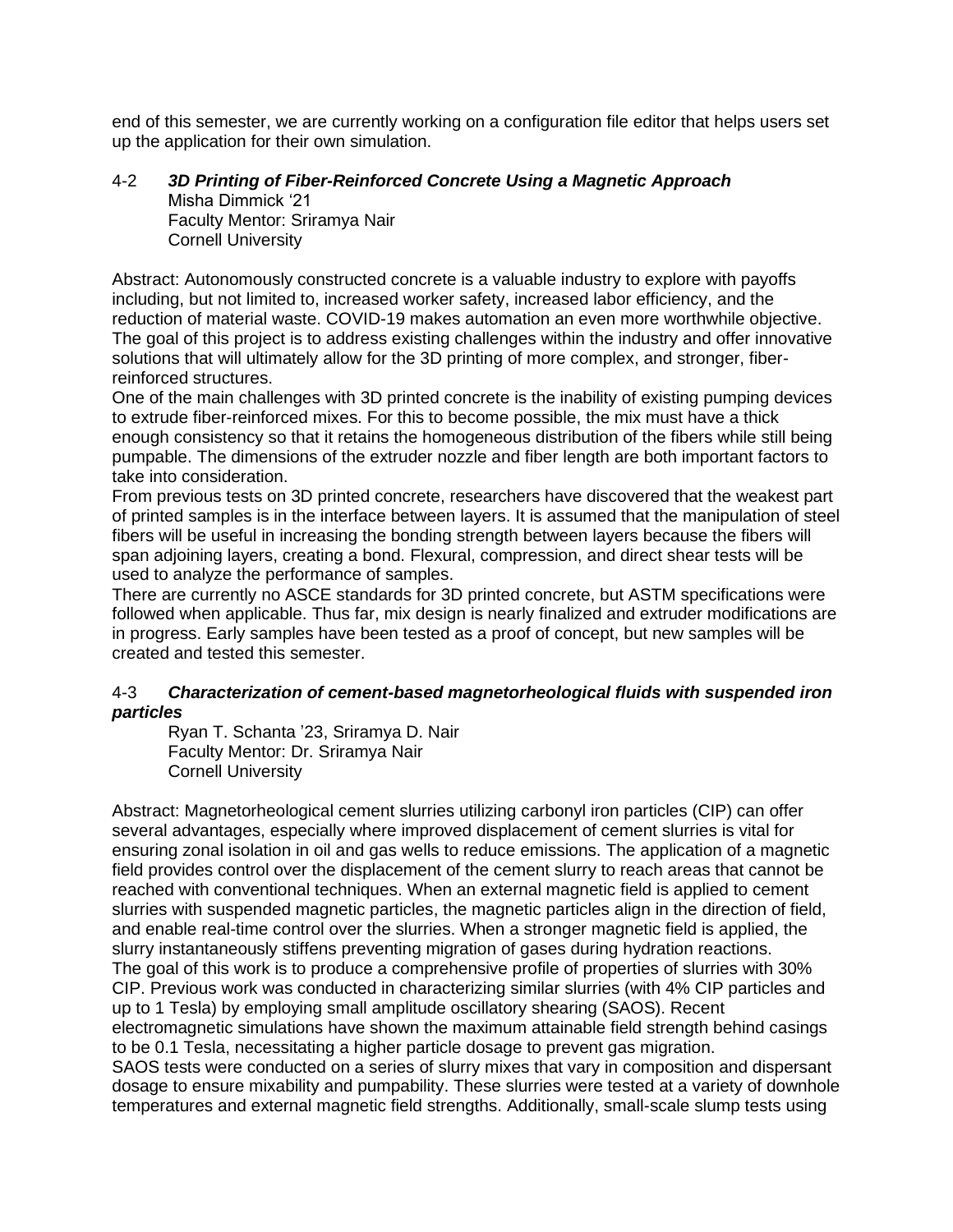a mini slump cone were conducted on freshly mixed samples and were related to their viscosity and yield stress values. The results provide formulations that can act as a basis for well cementing applications.

## 4-4 *Rheology and Strength Enhancement of Cement Slurries at High Temperatures/Pressures*

Joseph Friedman '23, Hudson Scanni, Sophia Shapiro, Lyn Zemberekci, Sriramya Nair Faculty Mentor: Dr. Sriramya Nair Cornell University

Abstract: This study evaluates an improved cement slurry that can lengthen the life cycle of geothermal wells by increasing the durability of the cement slurry. Typical oil wells use a slurry containing type H cement and water. This mixture is inadequate for geothermal wells due to their increased temperature and pressure. Supplementary cementitious materials (SCMs) are used to augment the properties of cement and can be applied to geothermal wells to increase their longevity. This work aims to improve the rheological properties of the cement slurry to maintain pumpability and prevent strength retrogression at higher temperatures and pressures using SCMs. To maintain pumpability at deeper depths, Daxad, an additive, can be mixed with the slurry. Silica Flour is currently known to help prevent strength retrogression at higher temperatures.

A Rheometer, an Atmospheric Consistometer, and an Ultrasonic Cement Analyzer (UCA) were used to characterize the pumpability and compressive strength of the slurries. The addition of both Daxad and Silica Flour improved the rheological properties and prevented the degradation of the conditioned cement slurry. Future work will also be conducted to characterize the behavior of other SCMs such as fly ash, slag, and other waste materials. A complete replacement of cement with slag and fly ash will also be explored as an alternate cementitious material for geothermal well cementing. The research to date has proven that SCMs and other additives can be used to improve the performance and durability of cement slurries under harsh subterranean conditions.

4-5 *In-Situ Micro-Reactor Cell for Novel Electrochemical Carbon Conversion Pathways* Erin Huang '21, Hassnain Asgar, Greeshma Gadikota Faculty Mentor: Professor Greeshma Gadikota Cornell University

Abstract: Scalable technologies for capturing carbon dioxide (CO2) from coal or natural gas power plants followed by storage in subsurface geologic reservoirs are being commercialized, but these technologies do not address how we can utilize this anthropogenic CO2. Adaptive pathways can produce clean energy carriers, chemicals, construction materials, and commodities from carbon capture and conversion. In particular, an ambient-temperature electrochemical process can convert calcium carbonate and water to calcium hydroxide, CO2, hydrogen, and oxygen. This project aims to optimize the conditions of this process in order to maximize the conversion efficiency and to explore pathways for other carbonates i.e., magnesium carbonate. The first phase of this project involved designing, creating, and testing an in-situ micro-reactor cell. The cell includes two electrode chambers and a glass capillary tube connecting them. The product forms in the capillary tube, which allows for in-situ measurements to be taken throughout the process. This capability enables the characterization of products formed during the process and is useful for understanding and optimizing the kinetics of the reactions occurring. The cell allowed in-situ WAXS, TGA, SEM, and FT-IR measurements to be taken for this electrochemical process. This proof of concept for the cell will allow for the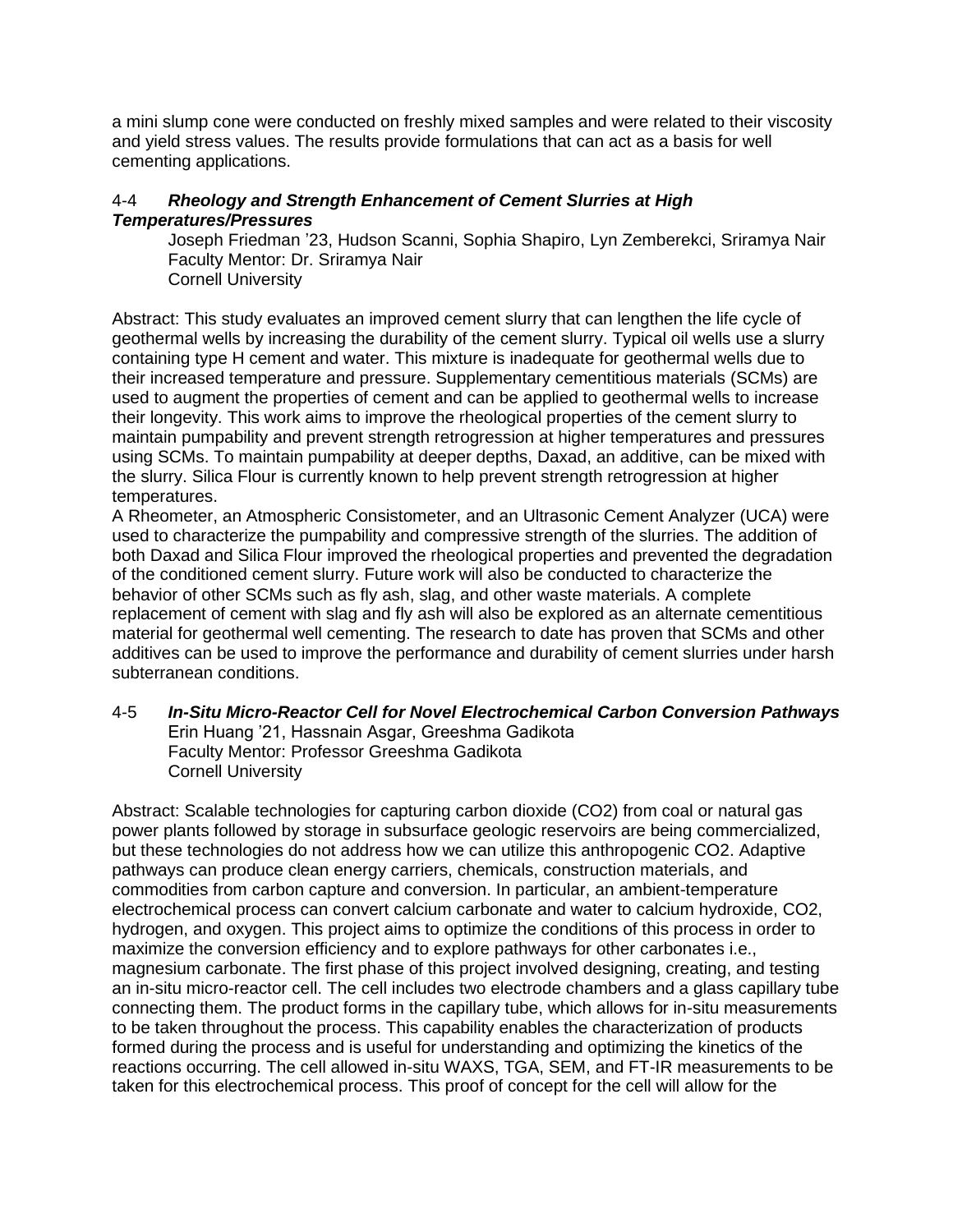optimization of conditions for this electrochemical carbon conversion pathway and various other electrochemical processes.

# **Breakout Room 5: Mechanical Engineering**

5-1 *Protic Ionic Liquids used as Lubricant Additives for Aluminum-Steel Contacts* Brandon M. Stoyanovich '23, Hong Guo, Patricia Iglesias Faculty Mentor: Patricia Iglesias Rochester Institute of Technology

Abstract: Friction and wear are unavoidable phenomena responsible for important energy and lifespan losses in all machines utilizing moving parts. Lubricants have the potential to increase efficiency and durability of components. Much of the world's leading lubricants used are petroleum-based which are harmful to the environment and cannot sustainably biodegrade. Alternative greener options have been found to help replace toxic chemicals altogether. In this tribological study, three ecofriendly protic ionic liquids (PILs), 2-hydroxyethylammonium ptoluenesulfonate (Ets), 2- hydroxymethylammonium p-toluenesulfonate (Mts), and 2 hydroxydimethylammonium p-toluenesulfonate (Dts) were synthesized and tested as lubricant additives. The three PILs were respectively mixed with a base biodegradable oil (BO) with a concentration of 1 wt.%. The wear and frictional performance of the three PIL blends, BO and a commercial biodegradable oil (BOA) were investigated by using a ball-on-flat reciprocating tribometer under aluminum-steel contact. The use of any PIL as additive to BO reduced the friction coefficient compared to BO and BOA. Particularly, an astounding friction decrease of 39.6% was obtained by using 1 wt.% Mts+BO with respect to BO. A 15.9% reduction in wear volume was achieved using 1 wt.% Ets+BO. Lastly, the objective of this study is to determine which protic ionic liquids serve as the most efficient lubricants for aluminum-steel contacts.

5-2 *Design and Development of the Self Organizing Robot Team (SORT) System* Jackson Hardin, Mengni Zhang, Johnell Brooks, Keith Evan Green Faculty Mentor: Keith Evan Green Cornell University

Abstract: This paper presents the work undertaken in the Cornell Architectural Robotics Lab developing the distributed, multi-agent Self-Organizing Robot Team (SORT) system. The SORT system aims to enable independent living at home for a variety of user groups, such as those aging in place with mild cognitive impairment, young adults with Autism Spectrum Disorder, and individuals diagnosed with severe illness such as COVID-19, through organizing, displaying, finding and fetching domestic items on vertical surfaces such as walls. Additionally, SORT aims to reduce stress and provide non-anthropomorphic companionship for the user. SORT autonomously alters the ambient environment, and activates vertical surfaces, which are historically underutilized architectural elements, anticipating and providing for the users' needs in order to support independent living. We present the design process of physical and virtual prototypes of the SORT system that have led to its most current iteration. In addition, we describe design of the human robot interaction (HRI) through the creation of fabricated use cases with personas representing different possible user groups. This work on the SORT system represents a design exemplar, informing future work that combines human centered design, environmental design, and architecture with engineering fields such as swarm robotics, mechanical design, and controls simulation.

5-3 *Fluidic Elastomer Beams as Energy Harvesting Pumps* Yoav Matia, Anthony L. Fine '24, Amir D. Gat, Robert F. Shepherd Faculty Mentor: Robert F. Shepherd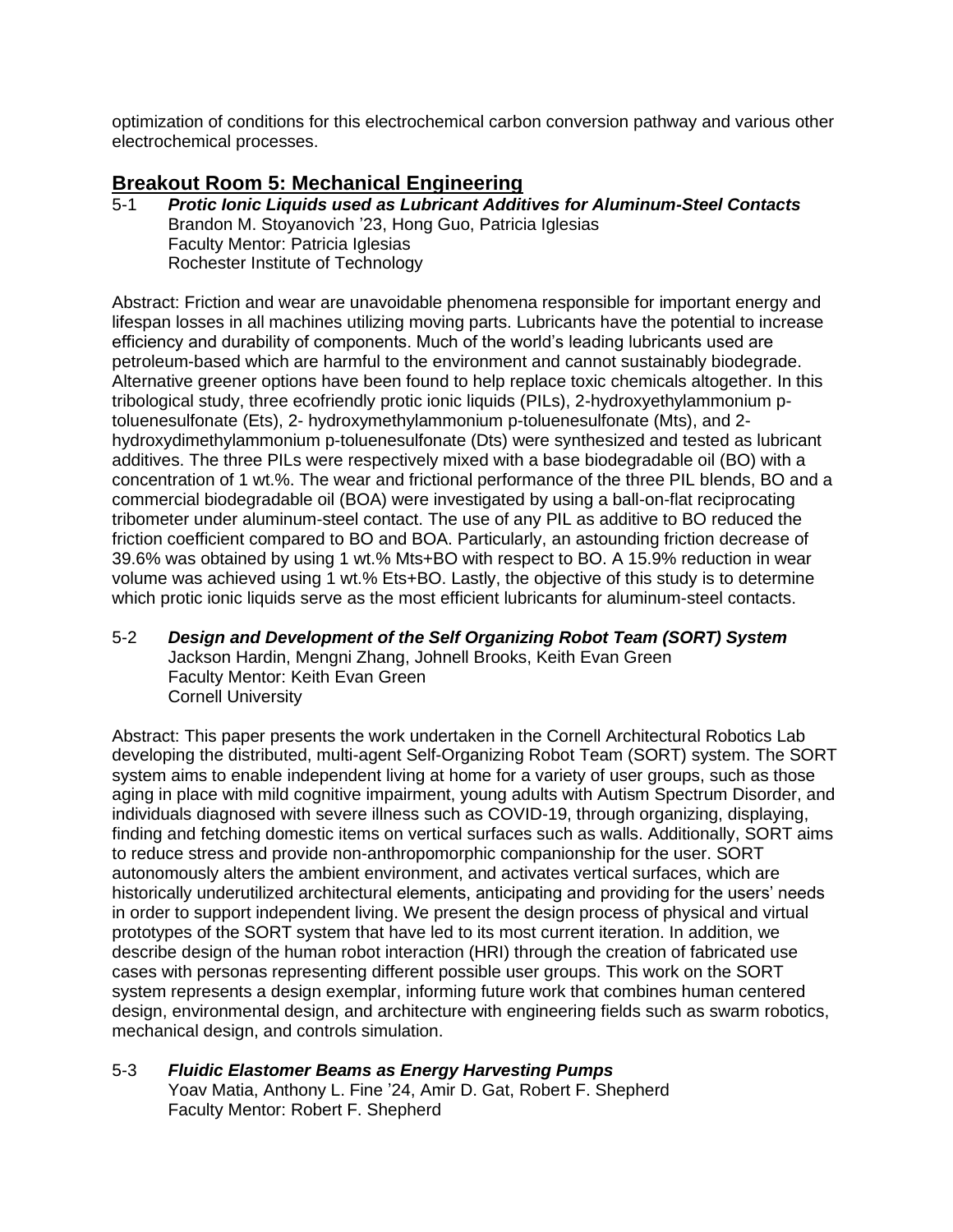#### Cornell University

Abstract: Oscillation dynamics of elastic sheets due to external forces are studied extensively in the context of wind-based energy harvesting. Commonly, piezoelectric materials, embedded within the elastic sheet, are studied as a mechanism to harvest energy from the sheet elastic deformations. In this work, we explore fluidic-embedded beams as an alternative energy harvesting mechanism. The elastic beam is embedded with a set of fluid-filled bladders interconnected via an array of slender tubes. Deformation of this beam both creates, and is induced by, the internal viscous flow and pressure-fields which deform the bladders and thus the surrounding solid.

In this work, we obtain a set of coupled equations relating the external forces and fluidic pressure within the bladders to the precise displacements of the beam. We show that by changing the viscous resistance of connective tubes, we modify the amplitude of oscillatory deformation modes created due to external excitations of the structure. Furthermore, rearranging tube configuration in a given structure is shown to give a degree of control and generate varying mode shapes for the same external excitations. Thus, we provide a novel approach to harvesting otherwise unused vibrational energy from the enveloping system whether it be a chassis, fuselage, or underwater waves - and damping the system in the process. To validate these results we design and create a 3D printed elastic structure with parameters from the respective model. This research is conducted in the Sibley School of Mechanical Engineering Organic Robotics Laboratory under the supervision of Professor Robert F. Shepherd.

# 5-4 *Compressible Turbulence in Jets*

Christopher S. Kartawira '21 Faculty Mentor: Greg Bewley Cornell University

Abstract: The effect of compressibility on turbulent jets at small scales was investigated by developing a reproducible procedure to operate a novel experimental facility utilizing hot wire anemometry in a custom built pressure vessel. The design of this procedure focused on developing an up-to-date methodology that could be implemented when operating the facility to obtain consistent and accurate measurements that reflect contributions from velocity fluctuations, and hence turbulent quantities, rather than unwanted disturbances, such as electrical noise and temperature fluctuations. Jet profiles and center-jet data sets were collected in two sets of high Mach number flows at equal Reynolds number in both air and SF6 during the duration of the project, with data processing still under progress. The development of this procedure serves as a foundation in the operation and experimental robustness of the compressible turbulence facility and be beneficial in furthering the field of applied turbulence.

#### 5-5 *First Engineering Technology Classroom Design Experience on Catapult in a Deaf Classroom*

Keaton B. Bourdaux '23, Hailey G. Snodgrass, Sean Z. Cosslett, Matthew J. Biggota, Jay K. Patel, Dylan Williams

Faculty Mentor: Dino Larry Rochester Institute of Technology

Abstract: At the National Technical Institute for the Deaf at Rochester Institute of Technology, us deaf/hard of hearing (D/HH) engineering technology students receive our first formal education in engineering technology in NETS-101 Fundamentals of Engineering course. The main exercise was a final design project, which was worth 30% of the final grade. The instructor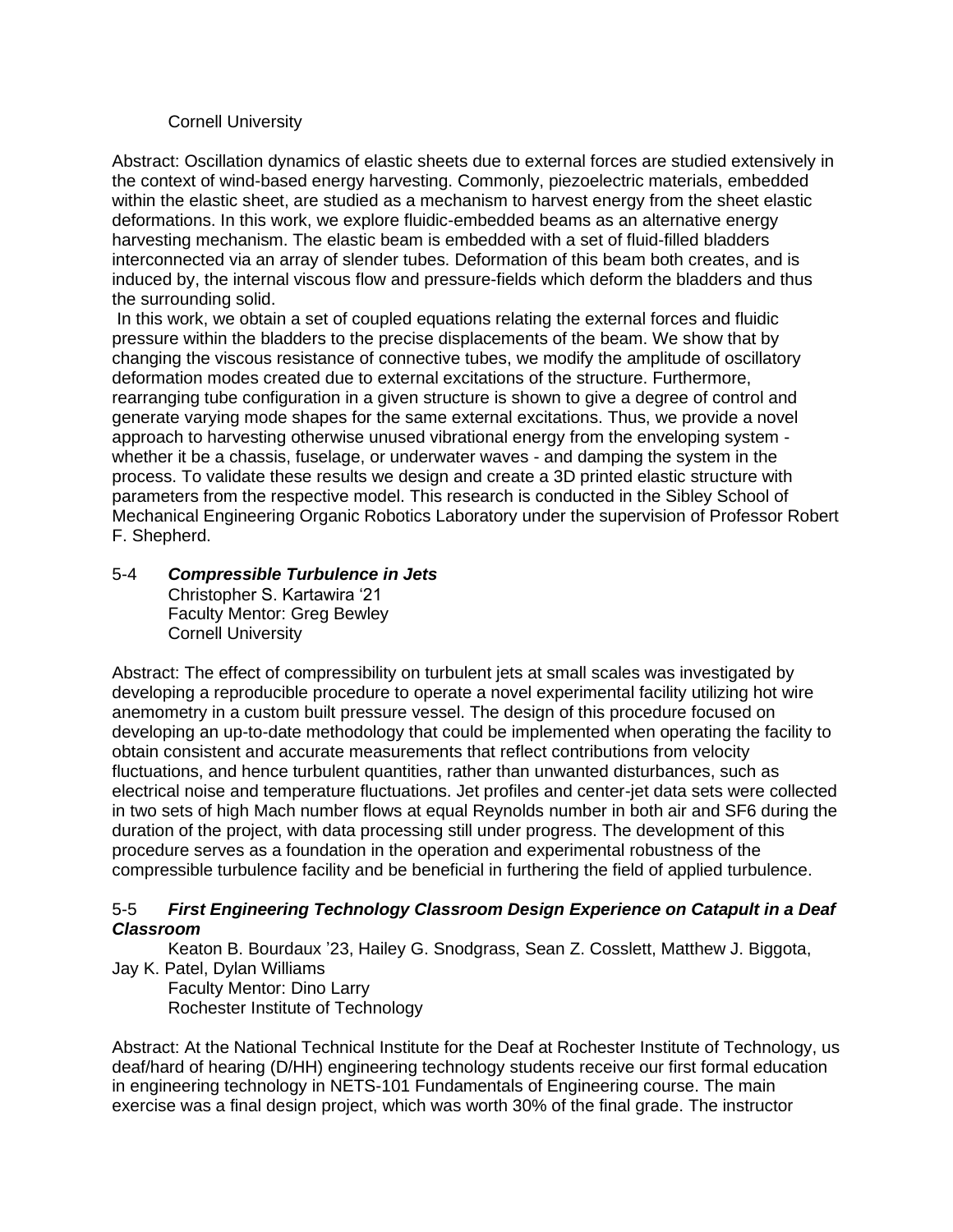provided the class with basic engineering technology theory, background information, tools, components, considering different mechanisms. We were asked to design, plan, and build a simple catapult which associates potential energy. The criteria for building the catapult were a limited budget of \$100 for materials, limited measurement for catapult of 2 inches width x 2 inches length x 2 inches height and to be able to sling the projectile 20 feet and be able to make it into the corn hole. The class was exposed to a meaningful freshmen design experience that includes engineering ethics, decision making, communication, progressing through the Engineering Design Process framework, free-body diagrams, teamwork, time management, and creating an incidental learning environment for us new students. We have found creative solutions to the catapult to fix the design problems, and for example, team A found a solution of using latex tubing as a arm stopper cause the wood dowel is denser which means there is no elasticity to absorb the force, which causes it to break but ran out of time to change the stopper material. Team B came up with a solution of making a pull pin to prevent human error affecting the amount of potential energy that is being applied to the projectile. The final results were that team two were more successful than team A, because their arm stopper did not break during the corn hole competition and got around 16/20 (80%) shots. Team A had a human error caused by using our feet to push down the arm instead of using a pin-like what team B did. The catapult throwing arm was accurate but once the ½ inch wood dowel broke, we were not able to shoot the projectile into the corn hole which means that we got around 9/20 (45%) shots that made it into the corn hole. This experience will encourage us to consider Undergraduate Research Experience (URE) opportunities to support us to be able to transfer to the Mechanical Engineering Technology-BS program at RIT from NTID's Applied Mechanical Technology-AAS program.

# **Breakout Room 6: Environmental Engineering**

#### 6-1 *Macroplastics Accumulation in Roadside Ditches in the Finger Lakes Region Across Land Use, Traffic Patterns, and COVID-19*

Mary T Augenstein '21, Olivia Pietz, Christine Georgakakos, Kanishka Singh, Miles McDonald, Todd Walter Faculty Mentor: Jery Stedinger Cornell University

Abstract: The goal of our research project was the study and analysis of the accumulation and distribution of terrestrial macroplastics in roadside ditch networks throughout our study area of Tompkins County, New York. The research was conducted to provide information on how macroplastics behave in the terrestrial environment due to the following factors: land use, traffic patterns, and the effects of the COVID-19 pandemic. Twelve roadside ditches were selected in the Tompkins County greater area and were purged of macroplastic pollution every two to three weeks. COVID-19 impact was assessed by comparing pre-COVID-19 and COVID-19 data. Once collected, it was imperative that samples were washed, dried, and measured for each piece of data. Measurements included length, height, width, and mass. To briefly describe the data collected, we collected any sort of macroplastic found in the roadside ditches, omitting other sorts of pollution. A total of 1145 pieces of macroplastic weighing of total of 2323.6 grams. The final outcome of our project allowed the observation of ditches with the highest traffic pattern in Commercial land uses were associated with the largest plastic accumulation rate, thus indicating there is a connection between the amount of human interaction with land use and the amount of macroplastics found in that location. Concerning the effect of a pandemic on macroplastic pollution, it was found that there was a general decrease in the total amount of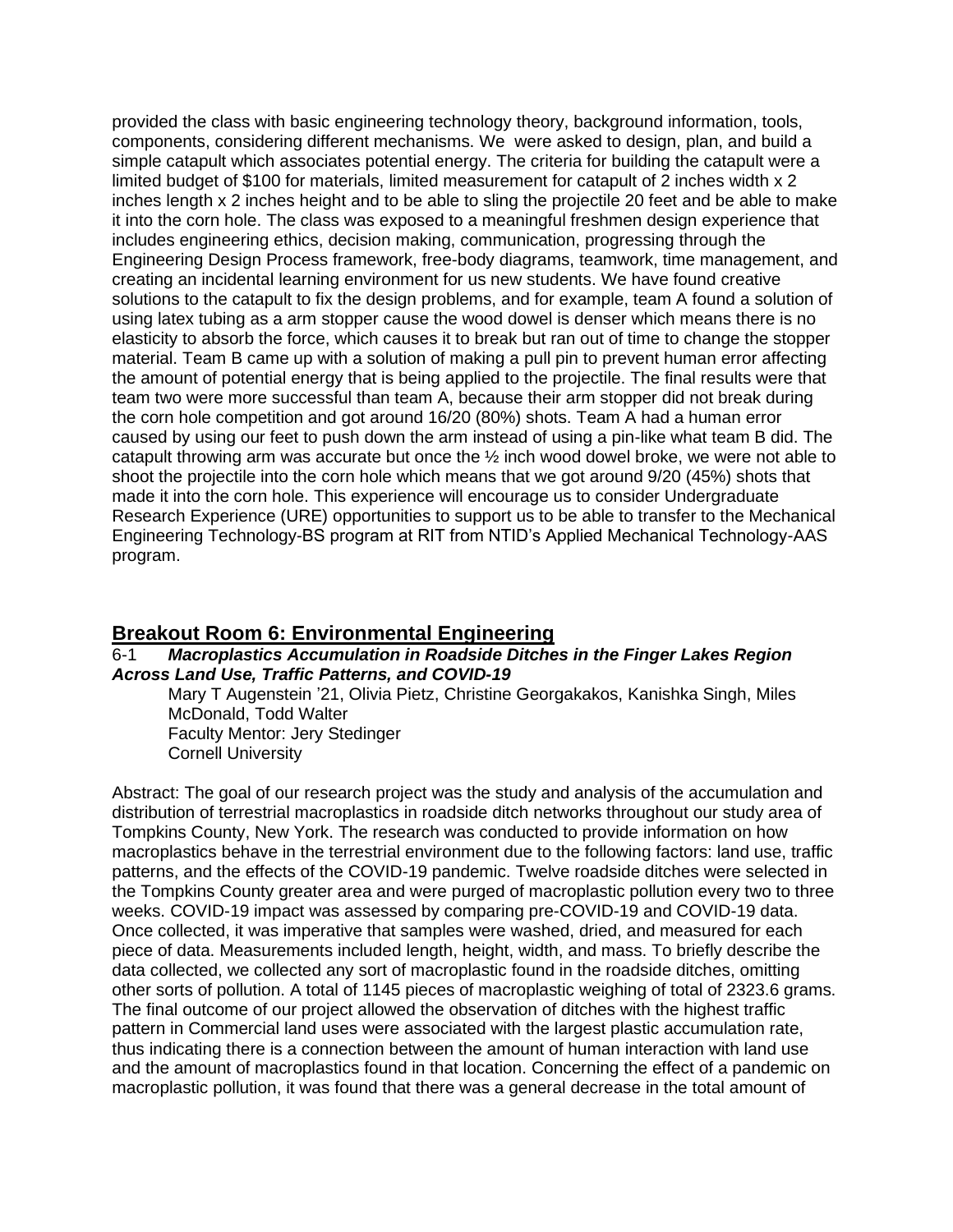macroplastics collected for each site and land use. This research was conducted through the department of Biological and Environmental Engineering.

## 6-2 *Town-Gown Stormwater Relationships: An assessment of Cornell University's Stormwater Contributions to the City of Ithaca*

Gabriela V. Sibel '22, M. Todd Walter Faculty Mentor: M. Todd Walter Cornell University

Abstract: Ithaca, New York, has been experiencing increased flood frequencies, the cause of which could be attributed to many factors. Regardless of the causes, Ithaca is seeking reparations from municipalities, individuals, and other landowners (including Cornell University) for their contributions to Ithaca's flood problems. The logical details of the attributions of reparations are not clear. However, Cornell has invested substantially in reducing its stormwater footprint by installing a variety of green infrastructure. The objective of this project is to quantify and document these efforts to help inform Ithaca about Cornell's stormwater contributions to the city and provide insights into how to further reduce campus stormwater problems. Specifically, it examines the established stormwater storage on the Ithaca Cornell campus. I will quantify the campus' capacity to absorb flood flows relative to pre-implementation. I will also incorporate stormwater mitigation systems planned by Cornell Planning, Design, and Construction (CPDC), as well as my own ideas that emerge during this research. The progress to date includes meeting with appropriate CPDC personnel to obtain stormwater system data and I have made an initial analysis of the impervious area on Cornell's campus. Rainfall data will be downloaded from the National Oceanic and Atmospheric Administration website. The final product will be a report illustrating the contributions of storm runoff from Cornell pre-campus, post-campus, and post-campus with stormwater mitigation in place. Both current and future climate scenarios will be considered.

## 6-3 *Alternative Cementitious Materials for Geothermal Wells*

Sophia L. Shapiro '23 Faculty Mentor: Sriramya Nair Cornell University

Abstract: Geothermal energy is a promising alternative to conventional fossil-based energy sources. Geothermal reservoirs are pools of water heated by magma deep below the earth's crust, the steam of which can be used to power turbines or pass through heat pumps. Recovering this heat to the surface requires construction and subsequent cementation of subsurface geothermal wells. Although the construction process of these wells is not vastly different from that of oil wells, the conditions to which the cement is exposed are frequently harsher and more extreme. Geothermal well cements are vulnerable to acidic and carbon dioxide-rich brine, in addition to temperatures above 500 °C. Overall, well failure is a consequence of cement degradation and cracking due to exposure to these severe conditions. Many new formulations using alternative materials have been developed in response to the identification of cement weaknesses. The literature review in progress summarizes the existing related work, organized by sections such as current cementing methods, silica flour additives, enhanced conductivity, calcium aluminate cements, and environmental impact. Such a literature review is needed to compile all works on geothermal wells cements, and identify relevant knowledge gaps for current and future research to fill. This review is written under the guidance of Dr. Sriramya Nair in the Civil and Environmental Engineering department.

# 6-4 *Acoustic reception and emission of aquatic animals*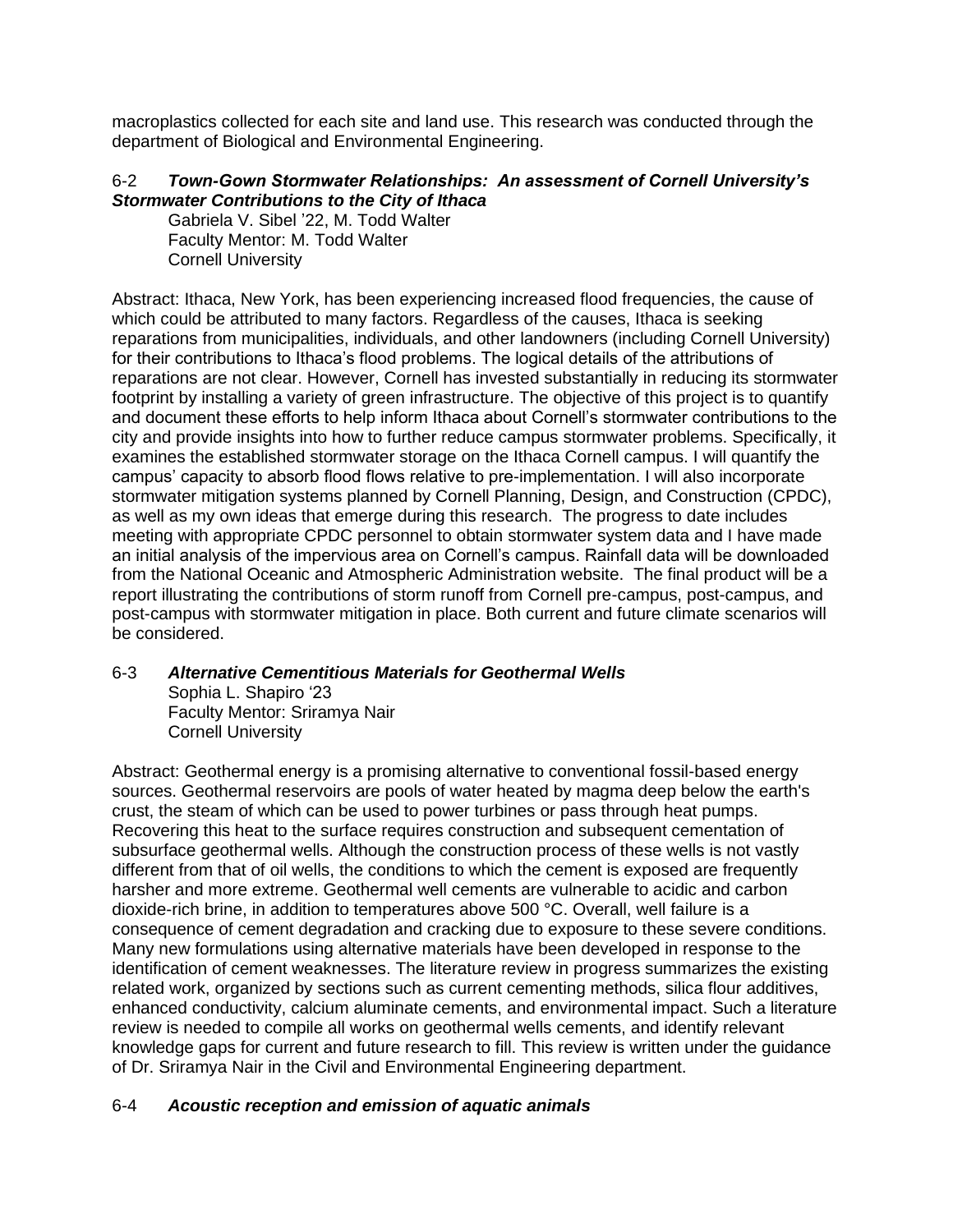Gayatri Prakash '21, Anupam Pandey, Aaron Rice, Sunghwan Jung Faculty Mentor: Sunghwan Jung Cornell University

Abstract: The swim bladder's primary purpose is controlling the buoyancy of a fish; however in some fish it also plays an important role in sound production and source localization. So physical models mimicking various swim bladders will allow us to better understand sound source localization and sound production and to validate theoretical models. Furthermore we will be delving into other factors that affect underwater acoustics such as depth and size. Additionally wavelengths produced by aquatic animals change with depth depending on the purpose of the sound. Sound files of eight different fish (such as Opsanus tau, Porichthys notatus, etc.) have been gathered and analyzed. The spectrogram from each file was analyzed to find the maximum frequency as well as the frequencies at 75% the maximum frequency of the various fishes calls. Another frequency was calculated from the sound files and this was based on a minimum peak-to-peak frequency measure based on the change in value between the highest amplitude and the lowest amplitude. This experimental frequency as well as the real frequency was compared to the frequency from the theoretical equation created. This theoretical model was based on the research done on a spherical bubble and the compressibility of air in the bladder. It was varied to account for habitat depth, the confinement of the swimbladder, and the spheroidal shape of the swim bladder. All the frequency values were found to be close to each other and on the same order of magnitude. However the physical experiments will help reveal more about the morphology of swim bladders; understanding how the morphology of the swim bladder, and other environmental factors help give rise to better sound localization and production

## 6-5 *Western New York Alternative Road Sanding: Buffalo Harbor Dredged Sediment Repurposing*

CPT Christopher Ross '21 Faculty Mentor: Dr. Brian Thorn Rochester Institute of Technology

Abstract: Confined Disposal Facilities (CDF) retain millions of cubic yards of both contaminated and uncontaminated dredged material within the Great Lakes region. The goal of this capstone project is to analyze the feasibility and organize the implementation of an environmentally friendly way to repurpose Buffalo Harbor's dredged material stored at an adjacent CDF. A beneficial use proposal for accumulated sands and gravel is to divert material for road sanding operations for Western New York's rural municipalities. This study will collect and review data on the toxicity and grain size of dredged material, determine which municipalities in Western New York predominately sand roads during winter months, assess the economic impact of subsidizing current procured sand with dredged material, and compare the environmental impacts of using dredged material to the use of mined coarse sand. The study suggests that it is feasible to repurpose a significant quantity of the biennial dredging of about 140,000 cubic yards of material within the Buffalo Harbor. The sand/gravel mix would then supplement rural dozens of municipalities within a 65 mile radius for wintery road sanding operations. Thereby dramatically alleviating burdensome volume consumption at Buffalo Harbor's CDF. Additionally, this would provide a positive economic impact to rural municipalities in New York State. The work reported here was in fulfillment of degree requirements for a Master of Engineering in Sustainable Engineering at the Rochester Institute of Technology (RIT). A work was performed with the cooperation of the US Army Corps of Engineers (USACE), Buffalo District.

# **Breakout Room 7: Improving Engineering Education**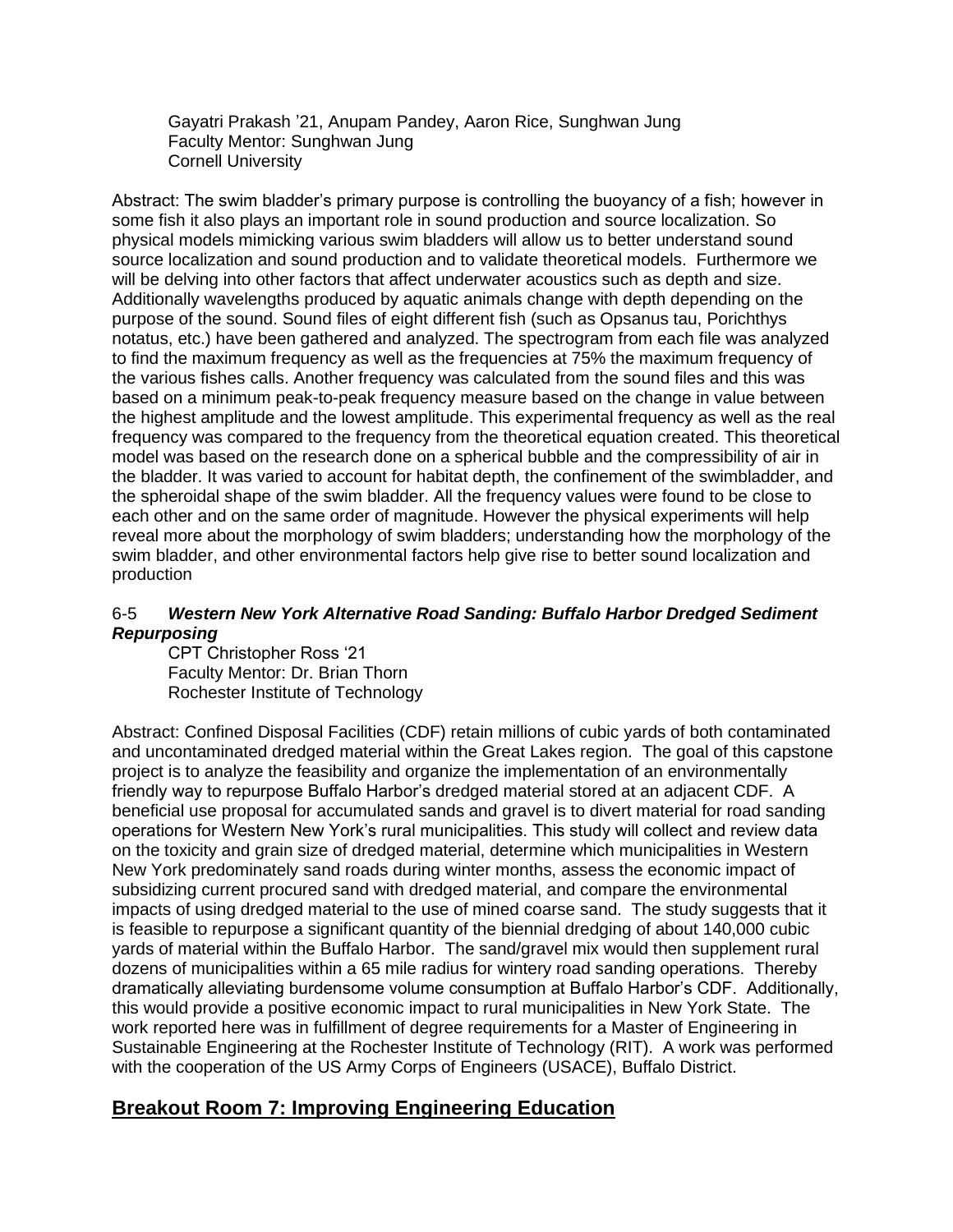#### 7-1 *The Virtualization of Engineering Education using International Student Teams* Anuli S. Ndubuisi '23 Faculty Mentor: James Slotta Ontario Institute for Studies in Education/University of Toronto, Canada

Abstract: As the world economy evolves and becomes increasingly digitized and interconnected, there's demand for 21st century engineers who are globally competent and can collaborate with international partners from diverse cultures to tackle the world's problems. Traditionally strategies for promoting engineering students' global engineering education usually through study abroad programs, and international student enrollments (IIE, 2019) have been adversely impacted by safety concerns, financial constraints, potential delay in academic graduation, fear of negative stereotyping, and the recent the COVID-19 health crisis (Martel, 2020; Soria & Troisi, 2014). This has led educators to seek alternative virtualization solutions to help future engineers develop global and intercultural competencies that can prepare them to transition to the labour market. This study explores engineering students' development of intercultural competencies within an International Virtual Engineering Student Teams (InVEST) project initiative. We report on two successive iterations of the InVEST Intercultural Competency Module (ICM) delivered within a global virtual team project setting, in which engineering students were engaged in collaborative technical projects. Employing a mixed-methods approach, each study iteration comprised of a pre-survey to gain insights into student's prior knowledge and cultural background and a post-survey to determine students' perceptions of their intercultural learning and experiences. The collected data were coded, categorized, and analyzed using a content analysis method and four themes relevant to students' learning and experiences emerged, namely a) intercultural awareness and diversity appreciation, (b) project planning and coordination, (c) intercultural communication, and (d) social cohesion, trust, and commitment. We found that blending ICM with global virtual team projects was a successful approach for helping engineering students acquire international experience and global perspectives in addition to technical engineering knowledge.

## 7-2 *Best Practices for Integrating External and International Collaborations into Multidisciplinary Engineering Design Courses*

Ndubuisi Anuli '23, Vasudeva Ketan, Marzi Elham Faculty Mentor: Prof. Elham Marzi University of Toronto

Abstract: Policy makers, employers, and engineering educators have long recognized that in addition to technical skills that embrace engineering design, graduate engineers need to develop practical skills such as professionalism, multidisciplinary teamwork, global competence, and execution competence that can enhance their employability (ABET 2020; Shuman et al. 2005). Some strategies employed by engineering educators to support students' development of these professional competencies include the augmentation of academic knowledge with virtual international collaboration experiences and the integration of external stakeholders including industry partners (Oladiran et al, 2011; Steghöfer et al, 2018) into design courses. The involvement of virtual international collaborators and external stakeholders in academic education can result in difficult experiences for all participating parties. Existing studies on virtual international teams and external stakeholder involvement in multidisciplinary engineering design courses are limited. This study reports on a survey of the literature on integrating multidisciplinary and virtual international teams into engineering design courses. A literature review was conducted on relevant engineering education articles published in leading academic journals on the intersection of engineering multidisciplinary teams and virtual international collaborations in academic settings between 2017 and 2020. Following the syntheses of the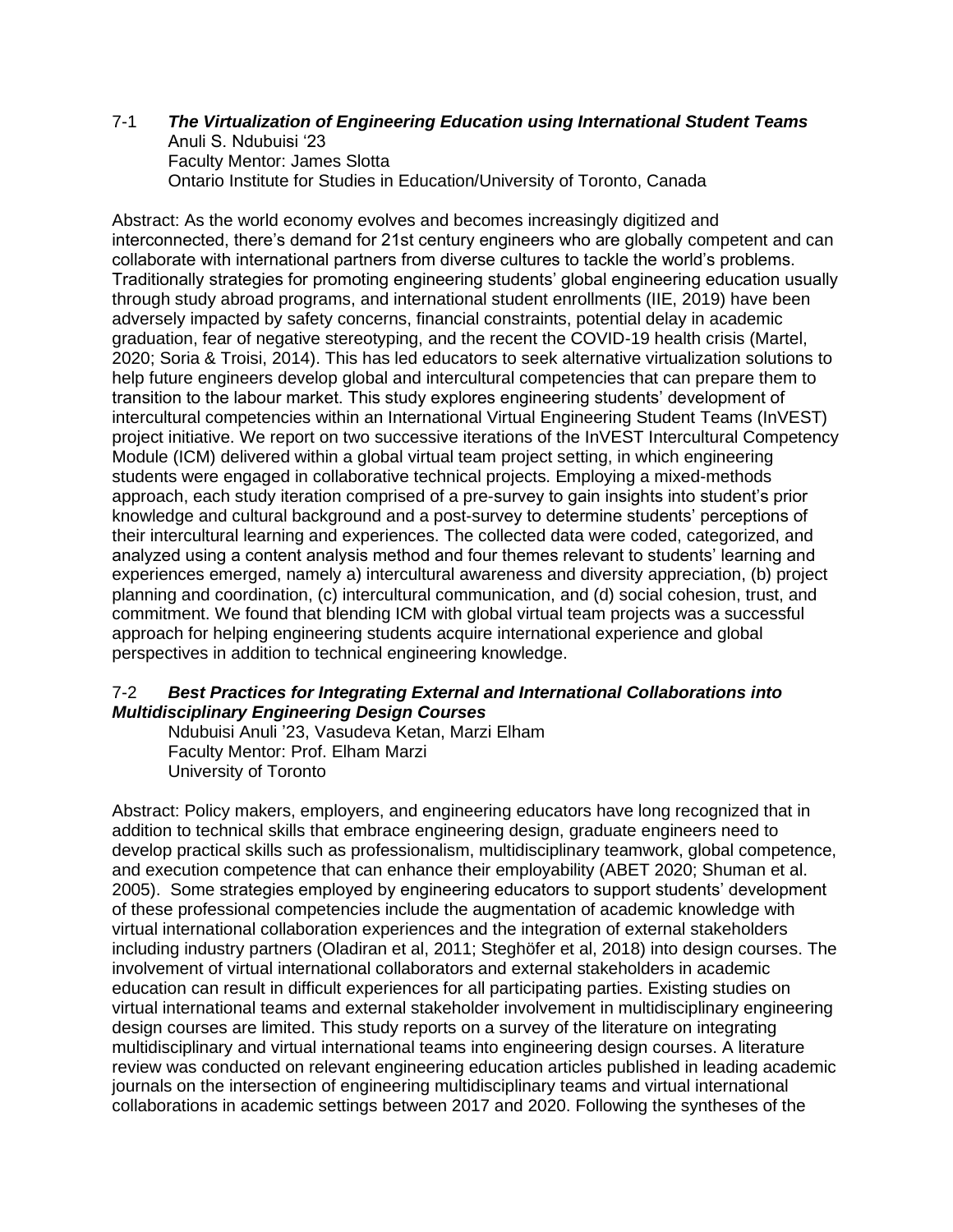multidisciplinary teams' literature, we identified eight challenges from past course instances namely multidisciplinary communication, negative relatedness, course organization, virtual team communication, trust, stakeholder management, team formation and dispersion. Recommendations for designing and enacting multidisciplinary engineering design courses with external and international collaborations were also proposed. Our study highlights best practices that can support instructors to plan the involvement of external and international stakeholders in engineering design course settings.

## 7-3 *Developing an enhanced model of experiential learning for engineering undergraduates*

Kaitlyn Summey '25 Faculty Mentor: Dmitry Savransky Cornell University

Abstract: Undergraduate research opportunities and project-based learning courses are two ways that academic institutions contribute to an engineering student's future success in the workplace, but these opportunities come with inherent difficulties for students and professors. In the research environment, undergraduates often lack autonomy and often have limited involvement in the lab environment. With project-based learning, professors have a trade-off between prioritizing student experience and what is a realistic expectation of an engineering course. I am proposing a model that combines the best practices in undergraduate research and project-based learning to give undergraduate students "real-world" engineering experience through hands-on research tasks and problem solving. The objectives of this work are to analyze a unique undergraduate experience, compare and contrast this experience with both project-based learning and technology workplace environments, and develop an enhanced model for experiential learning through undergraduate research. I will provide a case study analysis of my undergraduate research lab as a framework for a productive, team-based learning environment that facilitates communication and knowledge transfer. This lab encourages creativity and productivity through its non-traditional research environment and team structure that promotes student autonomy and ownership of the research. Unlike the common model of a university research lab, all of the lab members are undergraduate students under supervision of a lab manager. I will be collecting data by interviewing lab alumni about their experience in the lab, how that experience affected their future career, and how the lab experience compares to other team-based learning methods from courses, internships, and other research labs. Ultimately, I will articulate a model for undergraduate student learning that instills confidence, enhances technical and communication skills, and provides a real-world engineering experience that helps graduates be competitive in the job market.

## 7-4 *Automatic Counterargument Generation*

Kabir Walia '21 Faculty Mentor: Claire Cardie Cornell University

Abstract: Computationally recreating the logic/patterns invoked in the human mind to create persuasive and coherent arguments is a non-trivial task. With the advent of Transformer networks in the last few years, there have been significant improvements in efficiency and control of text generation. Yet, there has been limited success in producing coherent and persuasive arguments, especially without external information retrieval systems. This work highlights baseline experiments run with the Conditional Transformer Language Model (CTRL) for the counterargument generation task. Specifically, we condition the CTRL on the aspect, topic and stance of input arguments (based on Schiller et al, 2020) on the Arguana dataset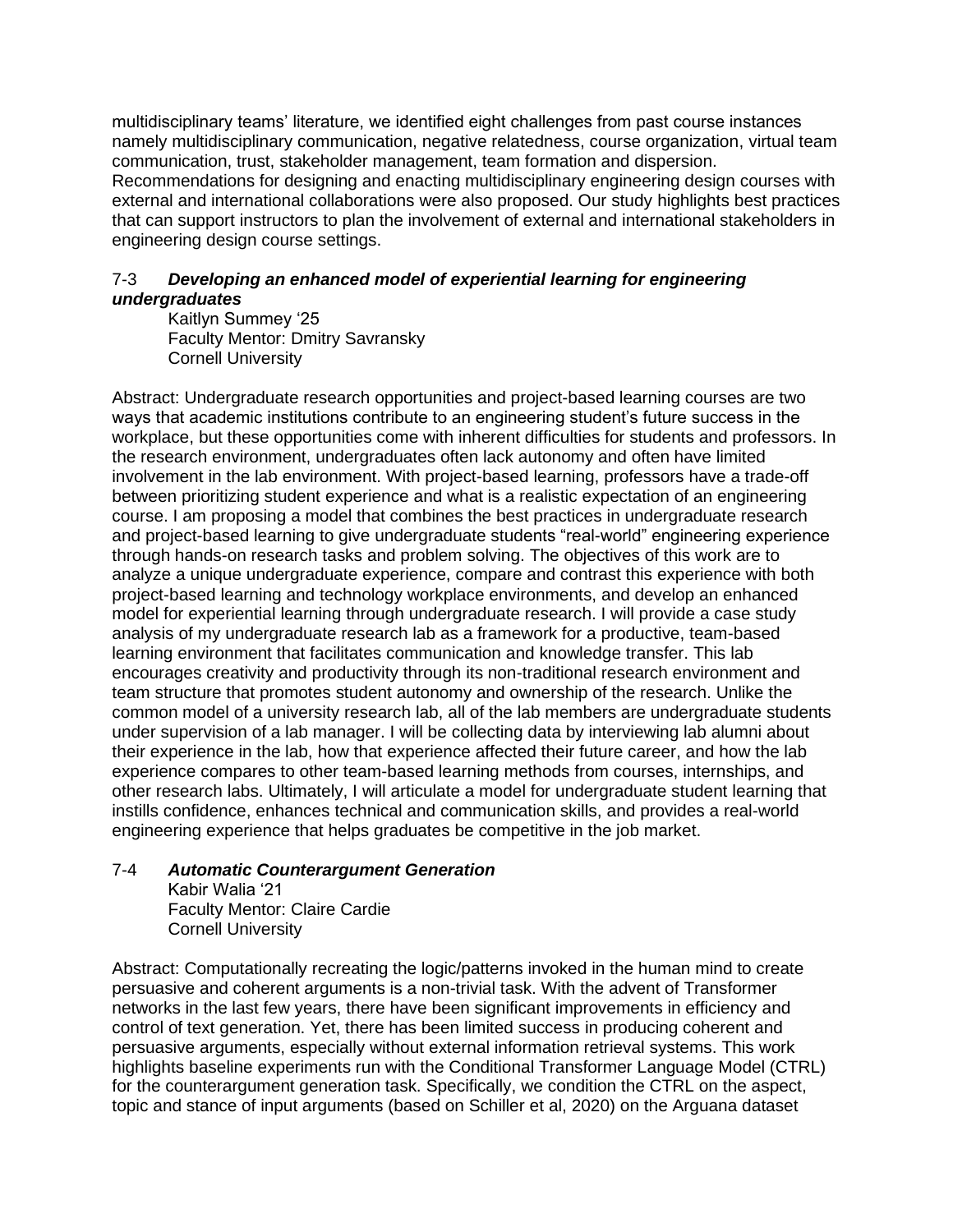curated by Syed et al, 2018 and train it to generate counterarguments. We see topic-relevant arguments produced by the CTRL, albeit examples appear to be extracted from the training data and often lacking logical flow between sentences. We further propose a model to tackle such coherence issues. The produced results serve as baselines for our future work on employing CTRL and other such transformers to generate sentence-level phrases for better relevance and cohesion within arguments.

# **Breakout Room 8: Electrical and Computer Engineering**

8-1 *Radar Network Synchronization and Imaging using Semiconductor Laser System* Meesha Gupta '21, Chandra S. Pappu, Fan-Yi Lin Faculty Mentor: Chandra S. Pappu Union College

Abstract: A synchronized radar network with multiple transceivers (nodes) using the chaotic signals is proposed in this project. Instead of using traditional microwave circuits that require additional hardware to generate modulated waveforms, we utilize a semiconductor laser chaotic waveform that spans a frequency of a few GHz. Also, we propose to synchronize each radar node using the transmitted chaotic signals to increase the probability of detection of targets. Preliminary results show that the cross-correlation between the synchronized signal and the echo received from the target is of high quality thereby yielding high-resolution detection of multiple targets in close proximity.

# 8-2 *OverQ Quantization Method for Neural Network Models*

Jordan Dotzel '23, Preslav Ivanov, Zhanqiu Hu Faculty Mentor: Zhiru Zhang Cornell University

Abstract: Many NN models are facing the challenges of energy consumption, processing time, and memory usage. Quantization of weights or activations is proved to be effective in solving these problems, but it also reduces the overall accuracy of the NN models. We hope to improve the performance of quantization by proposing a new quantization method called OverQ. OverQ methods implement algorithms that improve overall accuracy of the NN models with normal quantization methods, and we hope that through all tests and optimization, OverQ methods could be widely applicable on various NN models with outstanding performance.

Tests on the OverQ methods are a simulation of OverQ methods on hardware implementations. With these test results, we are able to get a better understanding of the effectiveness of OverQ. We conducted tests on popular NN models such as ResNet18, ResNet50, MobileNetV2, and Densenet121 using OverQ and ImageNet dataset. In general, the difference between accuracy of tests using 8-bit OverQ quantization and the accuracy of tests using float point values is within 1%. However, the amount of improvements in accuracy differ among various models. For example, we can see significant accuracy improvements in ResNet18 and ResNet50 using low activations bits (3 bits, 4 bits, and 5 bits), but such improvements can hardly be seen in our tests on MobildNetv2 and Densenet121 using lower bits.

From these results, we know that OverQ methods have a good performance in improving NN model accuracy. In addition, we may also improve its performance by making the algorithm more dynamic so that OverQ can be more compatible with different models.

# 8-3 *Low Bandwidth Video Transmission and Storage*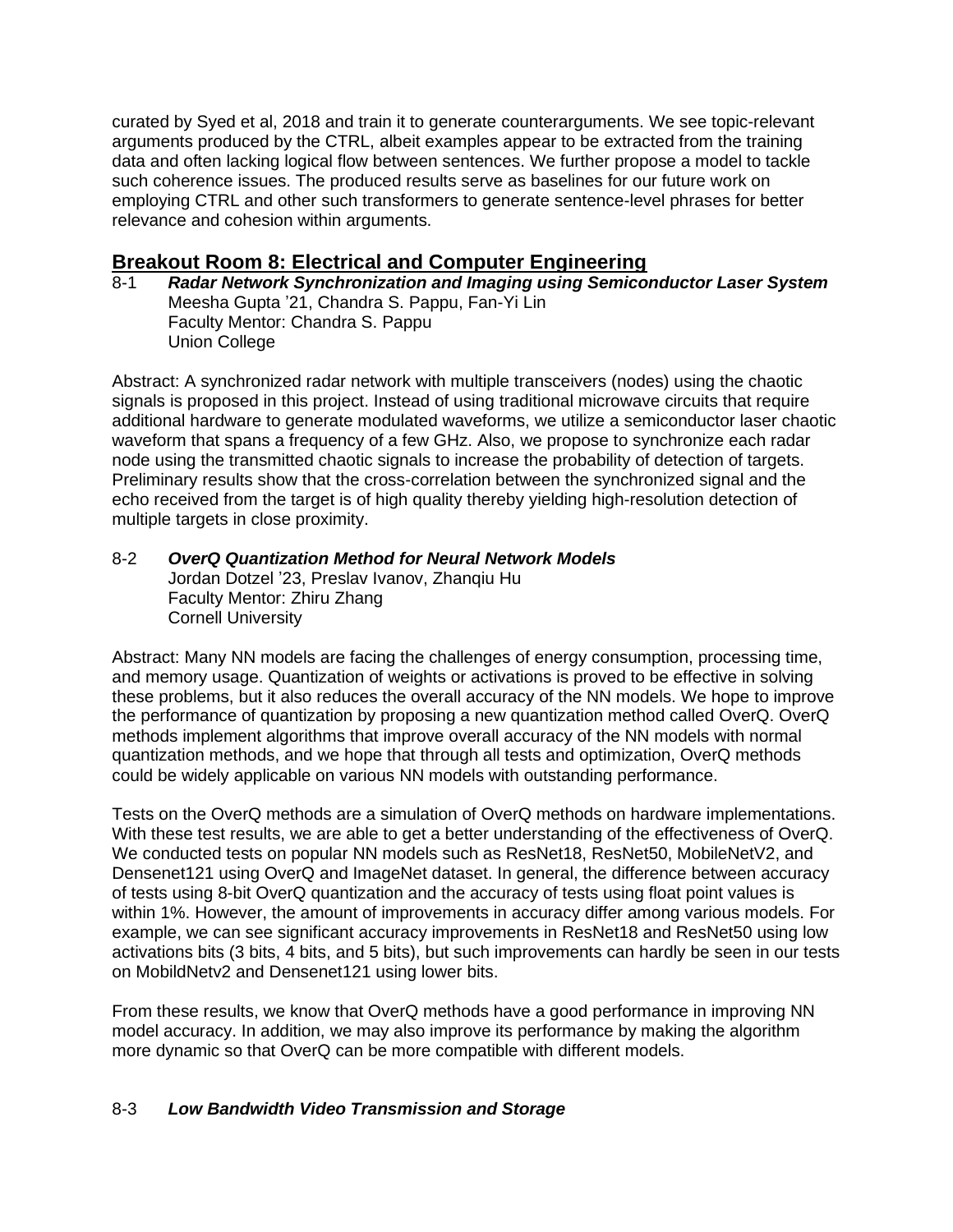Henry Zheng '22 Faculty Mentor: Madhur Srivastava Cornell University

Abstract: With Covid-19 becoming a pandemic and employees being asked to work from home, there has been a surge in the video streaming related to virtual meetings as well as for entertainment and gaming. This has led to an unprecedented load on communication networks with limited bandwidth infrastructure to support live-streaming and on demand videos. Streaming issues and poor video quality, including video freeze, is becoming common. Further, education institutions shifting to online classes is exacerbating the problem, including that of video storage for universities, as more content is generated. The proposed project is to develop an algorithm in the current video streaming process that can reduce the bandwidth requirement by a factor of 6 without comprising video quality, enabling 6 times more video storage and transmission. Henry will quantify correlation between video frames to eliminate redundancy using metrics such as structural similarity among frames. He will design the video data workflow, plan the project steps, develop the correlation metric, collect large video data sets, and conduct analysis on the correlation measures. The videos will be obtained from the Cornell library. This project is ideal for an undergraduate student because it requires adept coding skills and ability to work with big data. Undergraduate students also routinely interact with various types of online videos (including online learning) and can identify the information redundancy present in the different types of videos.

#### 8-4 *Analyzing the security of smart contracts using neural networks* Minghao Li '21 Faculty Mentor: Elaine Shi Cornell University

Abstract: Decentralized Applications (DApps) often handle cryptocurrency transactions, tying their security directly to users' property safety. As most DApps rely on smart contracts running on the blockchains, developing secure DApps depends on smart contract security. We approach smart contract security analysis through clustering smart contract functions. We hypothesize that by generating a model graph embedding for each function using neural networks, we could sort all functions according to their business logic by clustering. If a DApp claiming to perform a specific business fails to have all of its smart contract functions falling in corresponding clusters, the security of this DApp is questionable.

We gathered smart contracts by extracting data uploaded to and verified by Etherscan. Then we built a function model generation process on top of the open-source bytecode analysis tool Octopus. We also designed and implemented an embedding generation method inspired by DeepWalk. And we clustered the model graph embeddings using k-means clustering.

We clustered 49681 functions from 2469 smart contracts into 100 clusters. The five most populous clusters have 41532 functions, making up 83.6% of all functions. This matches our previous discovery that about 80% of the top 100 DApps on the DApp Ranking belong to one of the following five business categories: auction, wallet, gambling, trading, and voting.

Our experiment shows that functions from the same smart contract tend to end up in the same cluster, and the clustering result reflects the real-life distribution of DApps business categories.

The project topic belongs to the Computer Science field.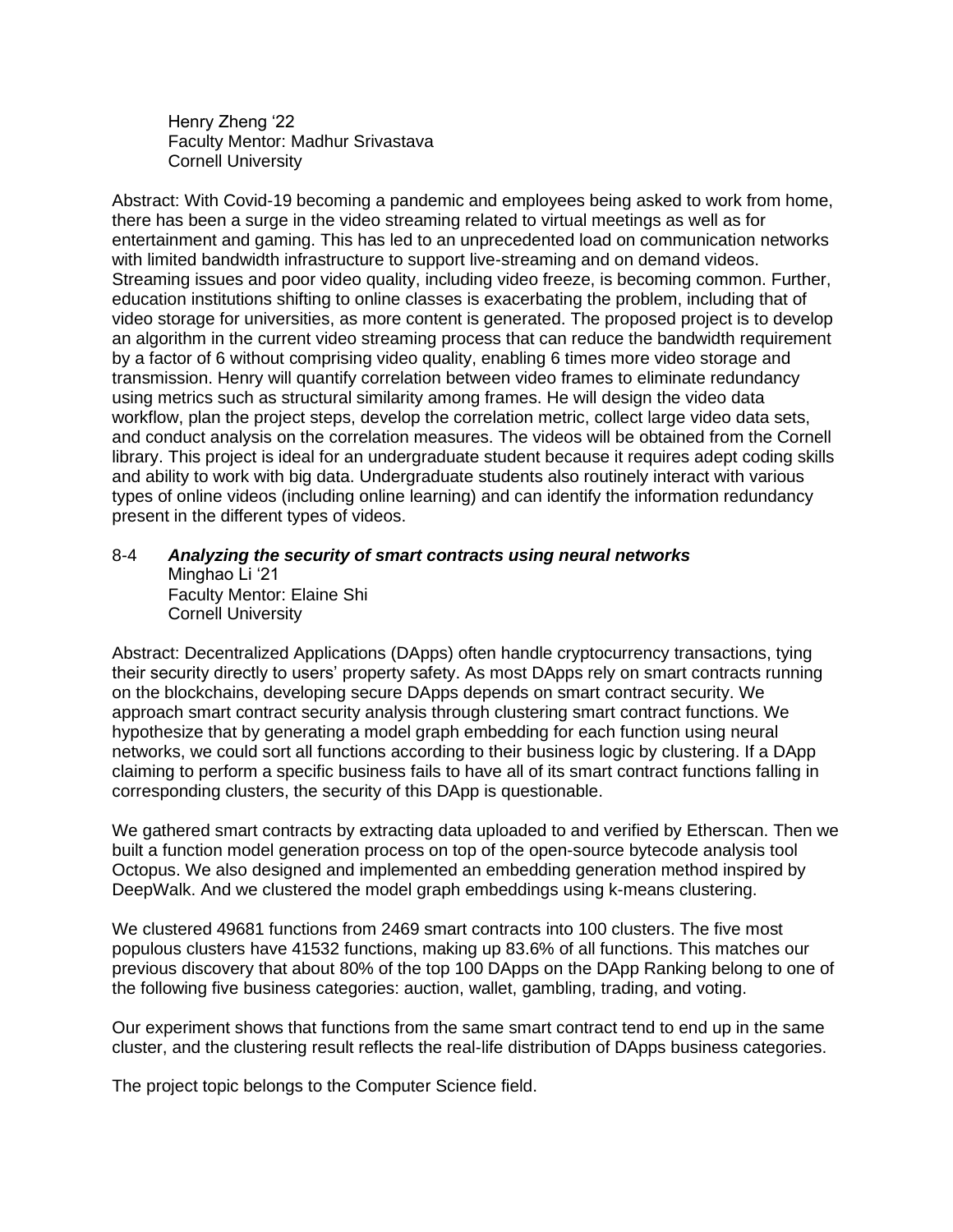#### 8-5 *Integration of Microgrids and Nanogrids in Smart Grid*

Lara F. Bannister '21, Aaron J. Potter, Zachary A. Wertz, Michael N. Forster, Matthew E. Smith Faculty Mentor: Ilya Y. Grinberg The State University of New York College at Buffalo

Abstract: A microgrid is defined as a group of distributed energy resources, including renewable energy resources and energy storage systems, as well as loads that operate locally as a single controllable entity. The goal of microgrid systems is to have the utility feeding one or more microgrids, which may be large buildings such as hospitals or campuses. These microgrids would have power generation and storage capabilities enabling them to go into "island mode". Island mode refers to when the microgrid is completely independent from the utility grid, this feature is useful for reducing the utility grid's load during peak hours and in the event of maintenance or a fault on the lines connecting the utility grid to the microgrid. Nanogrids may be connected to the microgrid. The nanogrid operates on a similar principle of being able to selfsustain during the previously mentioned scenarios. In a nanogrid, one customer would have solar panels and be interconnected with other houses in that nanogrid, enabling the home with solar panels to give other homes power once the original home's demand is met. This microgrid/nanogrid integration system is a small-scale emulation of a real-world scenario, allowing for laboratory testing and data analysis. The end goal of the project is to replicate a practical system in which the utility, micro, and nanogrid will work in conjunction with one another as efficiently as possible.

# **Breakout Room 9: Chemical, Mechanical and Information Engineering**

#### 9-1 *Endocytosis Dependent Glycosylation and Production of Species Specific Lubricin*

Rachel G. Eichman '21, Matthew J. Paszek Faculty Mentor: Matthew J. Paszek Cornell University

Abstract: Mucins have a broad range of therapeutic applications as a result of the lubricating properties associated with extensive glycosylation. One mucin of interest is lubricin, which lubricates biointerfaces, including articulating joints, tendon sheaths, and the ocular surface. Although the tandem repeat sequence remains consistent, only varying in number, the Nterminal and C-terminal regions of the protein vary from species to species. The primary goal of the work was to develop a stable cellular production system for canine and equine variants of lubricin using the human embryonic kidney (HEK) 293-F platform, that could serve as treatments for conditions such as osteoarthritis. HEK 293-F cells were transfected with a piggybac vector containing the gene for species specific lubricin. After expansion, and selection, transfected high producing cells were sorted using FACS. Transfection, and protein production success was confirmed using western blots. Additionally, the process of protein o-glycosylation is highly complex, and the physical properties of lubricin can vary with glycan structure. Given the highly glycosylated nature of lubricin, experiments were also conducted to determine if endocytosis after initial secretion was necessary to achieve elongated glycans. Human specific lubricin was produced in normal culture, and in cells treated with dynasore, a pharmacological inhibitor of clathrin mediated endocytosis. The glycosylation pattern was then interrogated using lectin blotting, and preliminary data show that endocytosis was necessary for proper glycosylation. Future aims of this work are to produce and purify equine lubricin, to test its clinical effectiveness as an injectable biolubricants.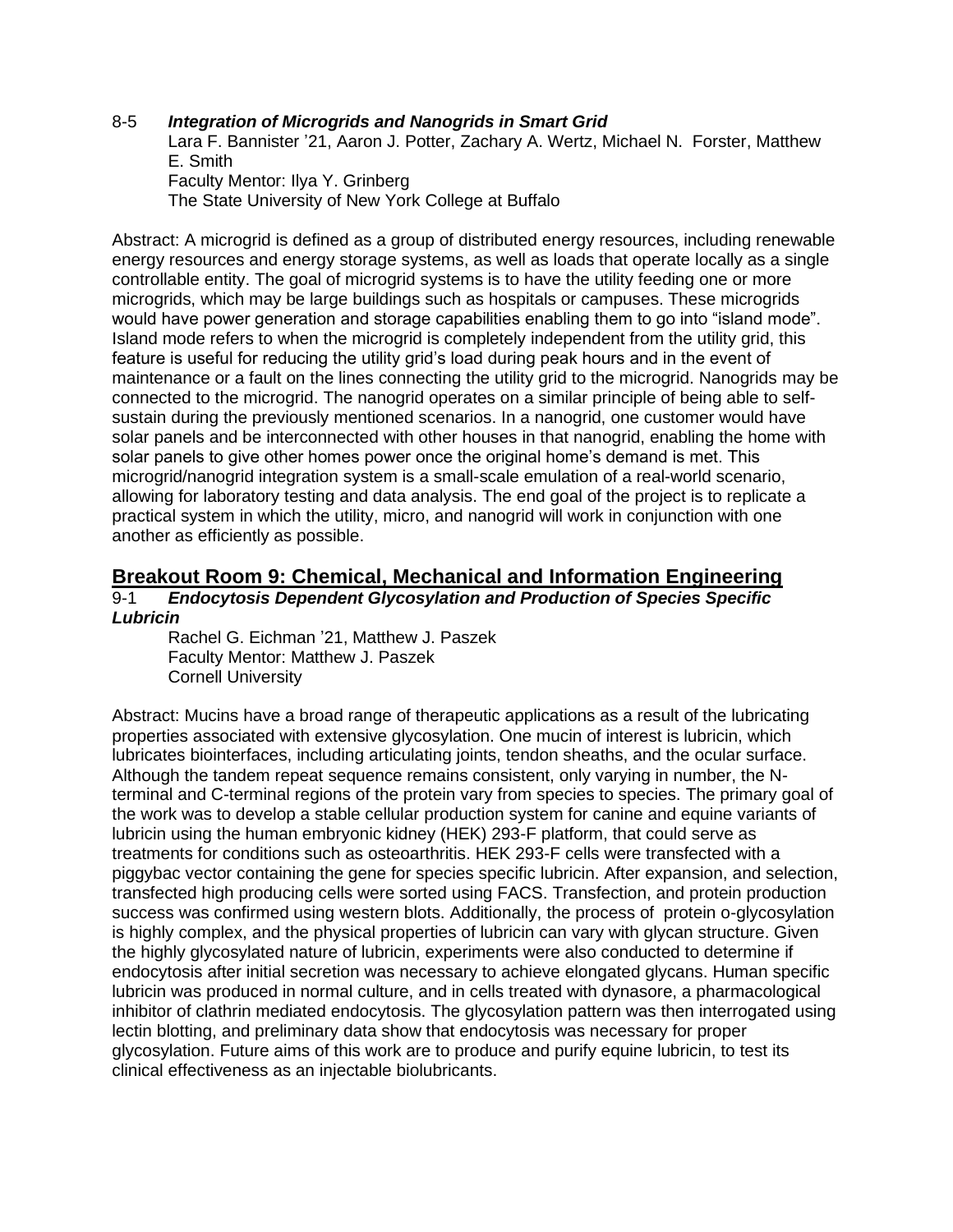## 9-2 *Nonlinear wave dynamics leading to the formation of singularities in sheared particle-laden flows*

Daniel Markiewitz '21, Donald Koch Faculty Mentor: Donald Koch Cornell University

Abstract: We sought to understand the observed dynamics in the formation of tightly packed bands of particles or "sheets" as a result of a sinusoidal perturbation of the two-dimensional unbounded simple shear flow of a dilute gas-solid suspension . This flow can be viewed as a simplified model that allows us to capture the particle clustering dynamics, which are seen in fluidized bed reactors. This analysis requires a deeper intuition of how this structure is dynamically generated, the mathematical shocks in the system, and the dissipation through the fluid flow. We will mathematically manipulate and simplify the governing equation sets of coupled nonlinear partial differential equations (PDEs). This reduced set of differential equations should lead to changes in the quantitative design of packed bed reactors where the spatial distribution of catalyst is significant. Through developing the solution to the unperturbed suspension of dilute gas-solid fluid, we can decompose the unknowns into known functions and disturbed quantities along with nondimensionalization of these coupled PDEs.

Through our work we simplified our governing equation for this system. We first approached the inviscid flow subcase (1/Re→0), which reduces the second order PDEs to first order PDEs. We further simplified this set of coupled PDE by consecutive usage of exact differentiation. This resulted in a simplified system and the identification that the system of equations had a similar form by which the method of characteristics was applicable. This allowed us to numerically simulate the evolution of many key quantities characterizing the flow such as: the nondimensionalized disturbed particle density (n^'), nondimensionalized disturbed parallel and perpendicular fluid velocity (u  $\| \cdot \|$ <sup>'</sup> and u  $\| \perp \wedge'$ ), and parallel and perpendicular nondimensionalized disturbed particle velocity ( $\tilde{v}$   $\parallel$ <sup> $\wedge$ </sup> and  $\tilde{v}$   $\perp$  ^'). Through the current investigation and future research into the spatial variation in the nondimensionalized disturbed pressure field we will be able to better understand the mechanism behind the singularity in the number density, which is the result of a sinusoidal perturbation of the two-dimensional unbounded simple shear flow of a dilute gas-solid suspension.

# 9-3 *Electrospun Inorganic Tetrahelix Fibers with Reversible Optical Activity* Wendy A. Alwala '23

Faculty Mentor: Tobias Hnrath Cornell University

Abstract: Prior to the discovery of the Cd37S20 magic sized clusters by the Hanrath and Robinson group, there were no known instances of chirality within inorganic nanostructures that exhibited reversibility. Chiral materials due to their high symmetry exhibit rotary optical activity which means they can rotate the direction along which the incident light passes. This research interrogates the nature of this chirality, specifically its relation to the internal structure of the Cd37S20 magic sized clusters together. This new found knowledge will enable us to engineer the optical properties of inorganic materials by shearing the filaments that connect the clusters together.

In determining the above mentioned relationship, my part of the project focuses on characterizing the structure-property relationship between optical activity and directional strain which is the second step in a three step plan to fully define the chiral nature of the MSCs(Magic sized clusters). I will apply different types of stress and measure the atomic structure and optical -properties using circular dichroism which will help establish the relationship between the chiral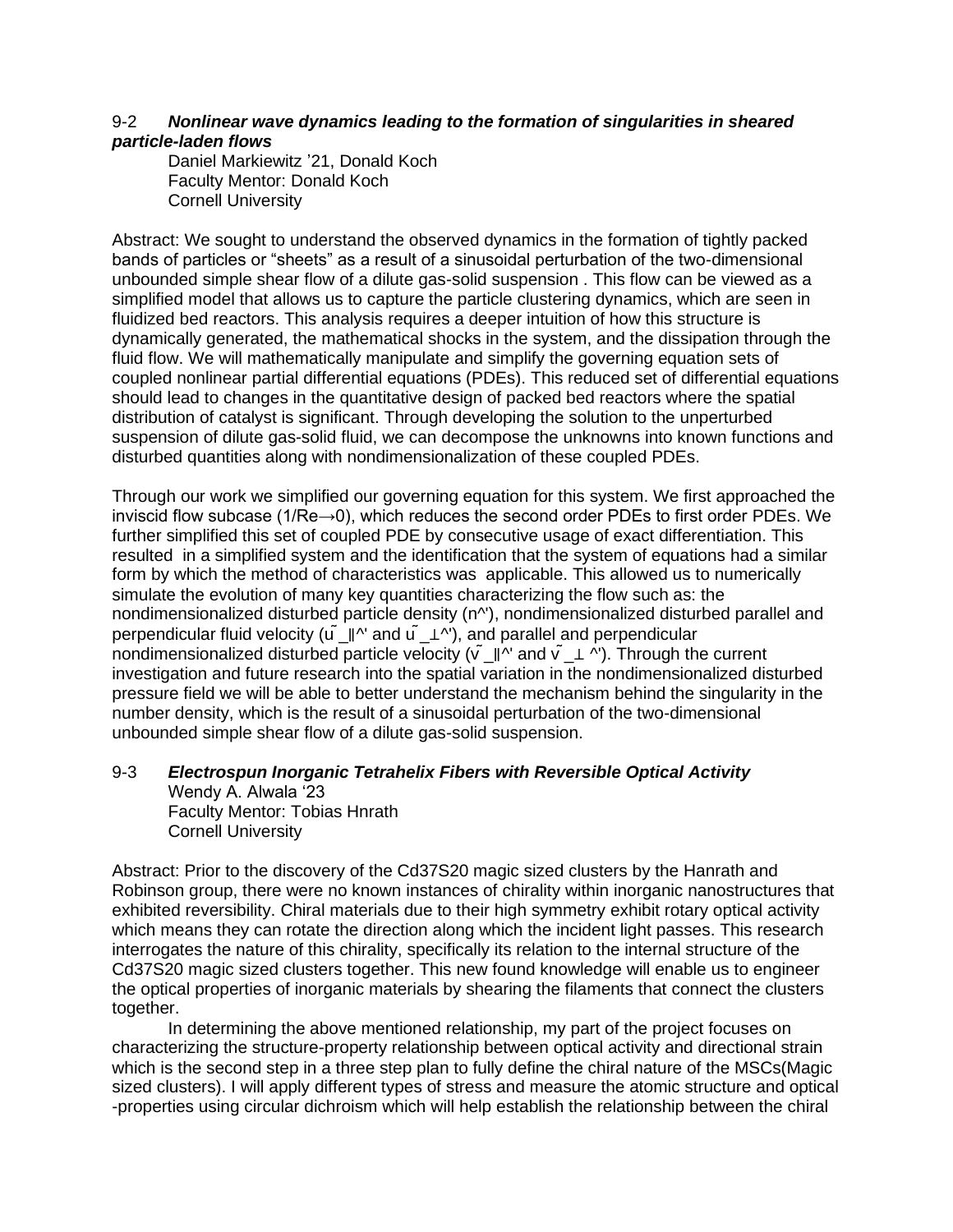and structural properties of the MSCs. These experiments probe the nature of the relationship between stress application and chirality which is unknown as at now by establishing the atomic chiral structure, its characteristics and the kinetics of the reversible chiral transformations.. The main question here is whether the chirality is brought about at the cluster or fiber scale. We are specifically interested in the reversible chirality of inorganic materials because they exhibit more optical activity than inorganic ones and so this research opens hitherto unopened doors, with interesting new studies and applications in areas like high-resolution holographic displays, and DFT(Density Functional Theory) modeling to explore how different configurations could result in new chiral atomic structure.

To date, we have been able to electrospin a few CdS samples but Bard Hall is temporarily closed for renovations and we cannot run Circular dichroism measurements.

#### 9-4 *Thermal Conductivity and Transport in Covalent Organic Frameworks (COFs)*

Zara Aamer '21, Hao Ma, Zhiting Tian Faculty Mentor: Zhiting Tian Cornell University

Abstract: Covalent organic frameworks (COFs) are a new, growing class of crystalline polymers with exceptional characteristics such as low density and high porosity, mechanical strength, and flexibility. However, little research has investigated thermal properties and mechanisms of heat transport in these materials. This work aims to draw connections between structure and thermal properties by determining in-plane and cross-plane thermal conductivities for single-crystal three-dimensional COFs as a function of pore size using molecular dynamics (MD) simulations. In 3D COF-300 derivatives, thermal conductivity was found to decrease with increasing pore size due to reduced densities and fewer structural pathways for thermal transport. Further considerations of carbon chain alignment and rotation were investigated to explain asymptotic behavior in this trend. Overall, maximum thermal conductivity ( $k$ -in-plane = 15.1 W/( $mK$ ),  $k$ cross-plane =  $27.6$  W/(mK)) was achieved at the smallest pore size ( $d = 0.63$  nm) and resulted in an over 40-fold increase in both in-plane and cross-plane values from the original COF-300 structure. These findings provide a basis for structure-thermal conductivity relations and facilitate future research that extends these results to fully capture the unique thermal transport mechanisms and pathways in crystalline 3D COFs.

#### 9-5 *Harnessing Quantum Computing to Improve the State-of-the-Art in Solving Industrial-Scale Scheduling Problems*

Kumail Al Hamoud '21, Akshay Ajagekar, Fengqi You Faculty Mentor: Fengqi You Cornell University

Abstract: This project introduces a hybrid quantum computing (QC) based parametric approach for the network batch scheduling problem with a fractional objective, an important optimization problem in chemical plants. Different from conventional classical computing-based methods, the proposed hybrid framework harnesses novel QC-based techniques as a supplement to established deterministic algorithms, providing orders of magnitude speedups over conventional off-the-shelf optimization solvers. This is done by developing an algorithm that uses an efficient inexact parametric method as a support framework for transforming the Mixed-Integer Fractional Program (MIFP) to a parametric Mixed-Integer Linear Program (MILP). A QC-MILP decomposition that leverages quantum search techniques to overcome the combinatorial nature of scheduling problems is used to solve the resulting MILP subproblem.

To illustrate the effectiveness of the proposed method in chemical engineering, we carry out